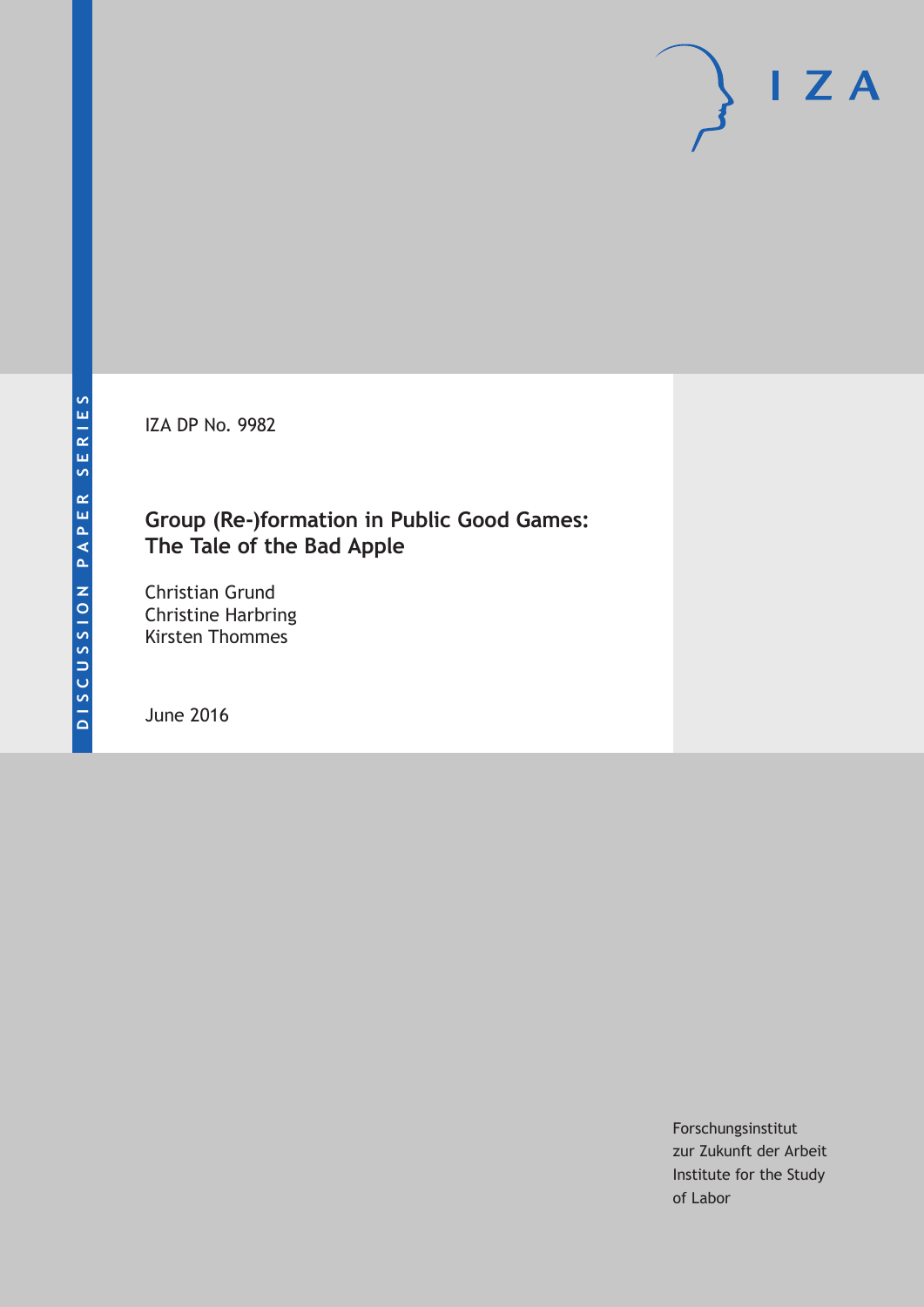# **Group (Re-)formation in Public Good Games: The Tale of the Bad Apple**

## **Christian Grund**

*RWTH Aachen University and IZA* 

## **Christine Harbring**

*RWTH Aachen University* 

## **Kirsten Thommes**

*Brandenburg University of Technology Cottbus*

## Discussion Paper No. 9982 June 2016

IZA

P.O. Box 7240 53072 Bonn Germany

Phone: +49-228-3894-0 Fax: +49-228-3894-180 E-mail: iza@iza.org

Any opinions expressed here are those of the author(s) and not those of IZA. Research published in this series may include views on policy, but the institute itself takes no institutional policy positions. The IZA research network is committed to the IZA Guiding Principles of Research Integrity.

The Institute for the Study of Labor (IZA) in Bonn is a local and virtual international research center and a place of communication between science, politics and business. IZA is an independent nonprofit organization supported by Deutsche Post Foundation. The center is associated with the University of Bonn and offers a stimulating research environment through its international network, workshops and conferences, data service, project support, research visits and doctoral program. IZA engages in (i) original and internationally competitive research in all fields of labor economics, (ii) development of policy concepts, and (iii) dissemination of research results and concepts to the interested public.

IZA Discussion Papers often represent preliminary work and are circulated to encourage discussion. Citation of such a paper should account for its provisional character. A revised version may be available directly from the author.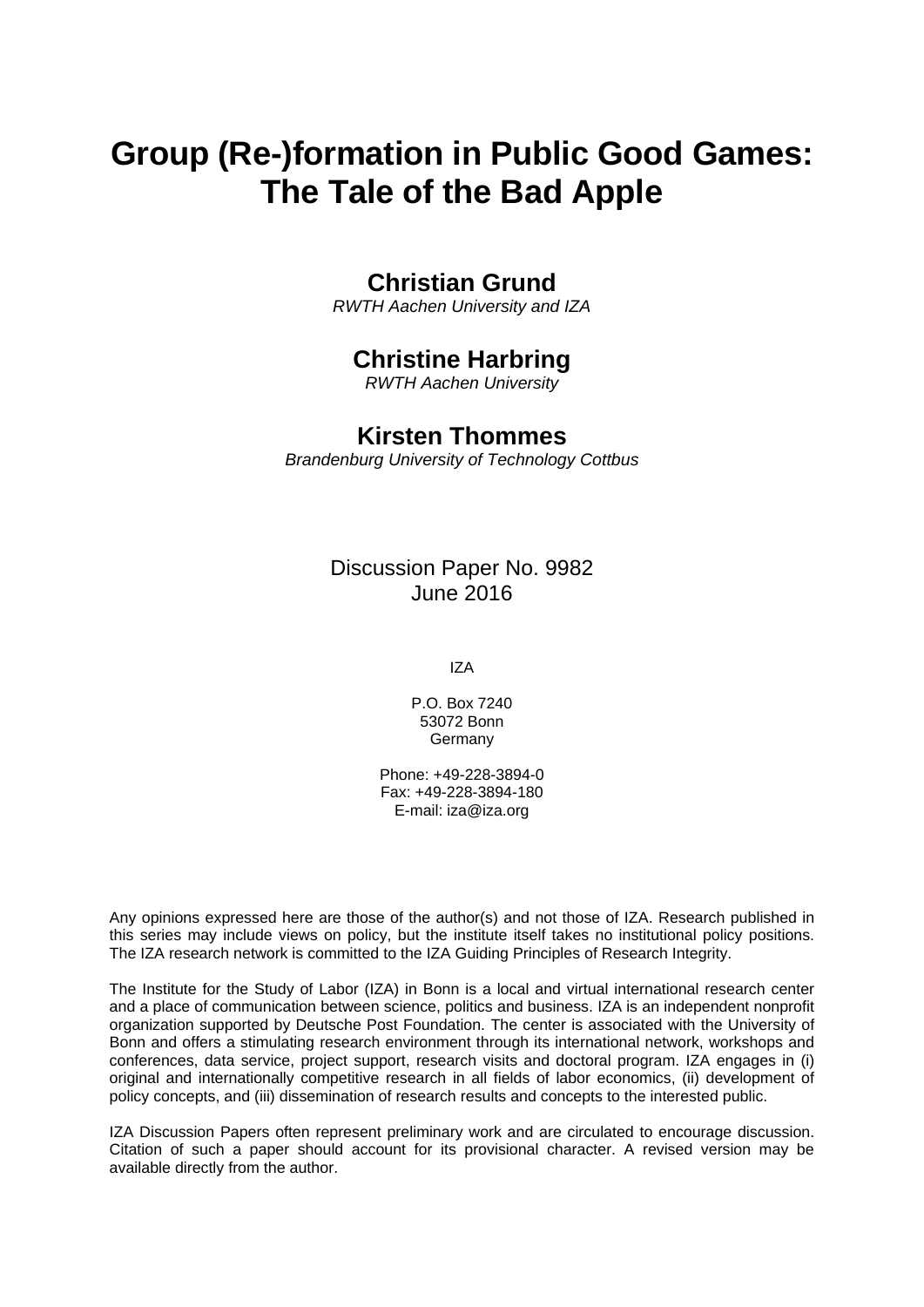IZA Discussion Paper No. 9982 June 2016

## **ABSTRACT**

## **Group (Re-)formation in Public Good Games: The Tale of the Bad Apple**

We analyze how different previous roles as partners or strangers in public good games affect an individual's subsequent cooperation in a partner setting. We systematically vary a group's composition from all individuals being partner over blended groups of partners and strangers to all individuals being stranger in each round. Our results show that previous group composition does not affect cooperation in the subsequent partner setting with one exception: Groups cooperate significantly less compared to all other settings, when one stranger entered the group. We further analyze this situation in-depth and find that individuals may labor under an ultimate attribution error: They feel that the newcomer is a "bad apple". The cooperativeness towards the newcomer, but also among oldtimers is disturbed in this case. We conduct additional treatments to back up this result and to show how certain information can prevent such an error.

JEL Classification: C9, M5

Keywords: cooperation, economic experiments, group composition, public good game, teams

Corresponding author:

Christian Grund RWTH Aachen University Chair of Human Resource Management and Personnel Economics Templergraben 64 52056 Aachen Germany E-mail: christian.grund@rwth-aachen.de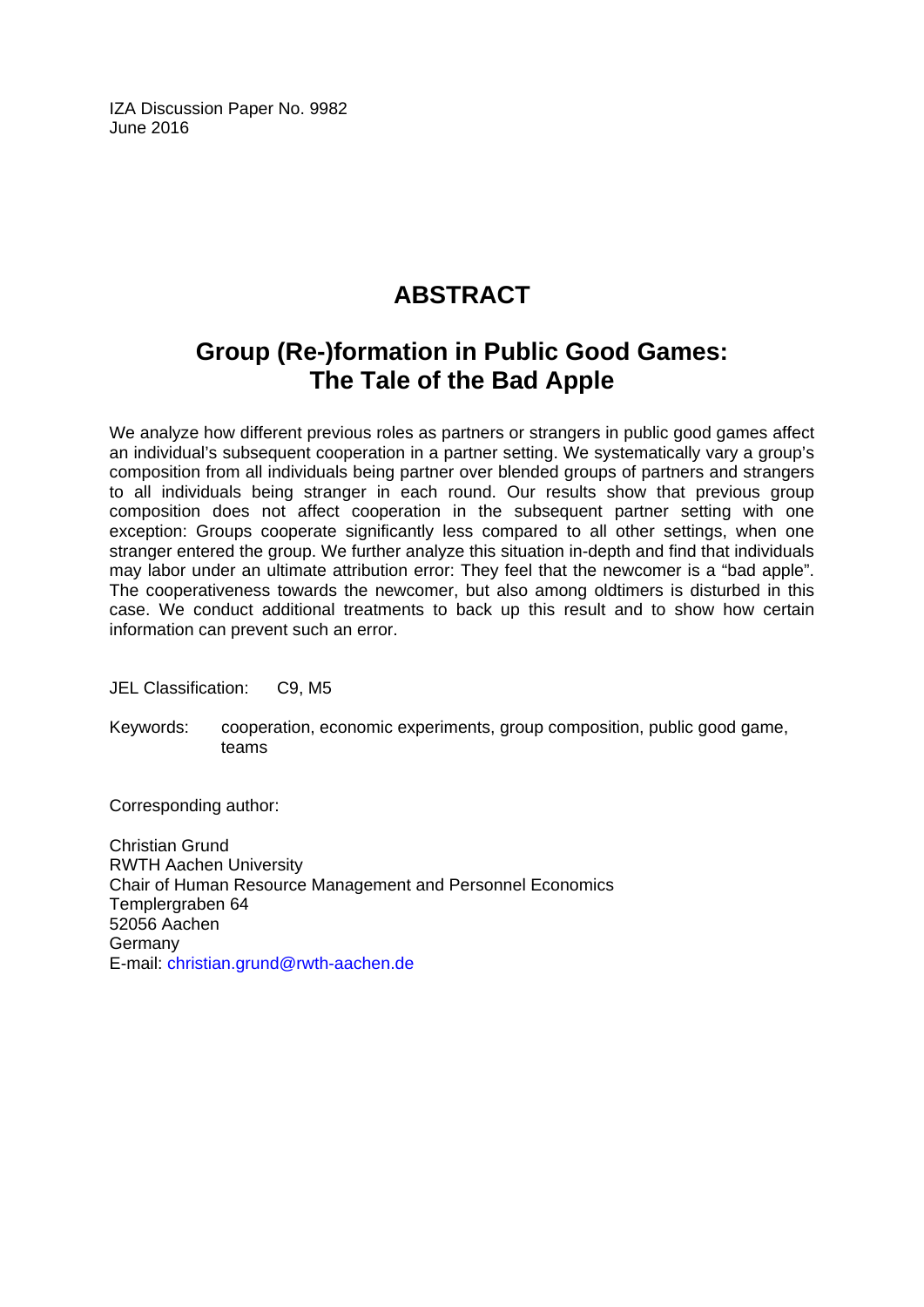## **Group (Re-) formation in Public Good Games: The Tale of the Bad Apple**

## **1. Introduction**

Achieving a high level of cooperation among members of a group is an essential objective within and outside of organizations. In many organizational instances, though, working groups have to be reassembled every now and then. This is true for regular work groups as well as for groups with changing members (e.g. due to shift work, job rotation or flexible staffing) or groups formed for a limited duration, such as a project team.

Not surprisingly, teamwork and cooperation failures are prominent topics in the economics and management literature. Based on the seminal article in the economics literature by Alchian & Demsetz (1972) on the problem of free-riding in teams, scholars have analyzed possible solutions to the cooperation problem both theoretically (e.g. Holmström 1982, Kendal & Lazear 1992, Che & Yoo 2001, Guillen et al. 2015) and empirically mostly in controlled experimental settings that investigate the effects of certain types of incentives and sanctions in public good games (Fehr and Gächter 2000, Masclet et al. 2003, see for a review Chaudhuri 2011, ).

However, we still know little about the question of how to assign individuals to working groups that best enhance cooperation, especially in cases where individuals' time horizons and histories differ from those of others in the group. In most working groups, the composition is fluid, i.e., there are group members who continuously stay with the group and others who switch groups repeatedly, entering a group as a newcomer. Such settings are well reflected by those organizational practices geared towards flexibility such as temporary contracts (Kalleberg 2000) or organizational project management (Huckman et al. 2009). Hence, the issue of group formation and group reformation if temporary group members are switched or become permanent members in the present or another group are both theoretically and practically relevant. However, the consequences of such practices are still not well understood: What consequences does group fluidity have on cooperation?

Recent experimental research suggests that temporary group membership significantly lowers cooperation in groups (Grund et al. 2015). If this is true, the question arises of whether groups with alternating temporary group members can recover once the group has been restructured to one with permanent group membership only. If groups cannot easily recover from a temporary group member, temporary group membership might turn out as to be double-edged sword: While it increases flexibility and potentially gives access to more and broader knowledge (Choi and Thompson 2005, Rink and Ellemers 2009), it might also have severe consequences for productivity not only during the employment of the temporary group member (Rink and Ellemers 2009, Grund et al. 2015), but also in the aftermath. Note that our work focuses on the frequency and duration of interaction within the group, i.e. the group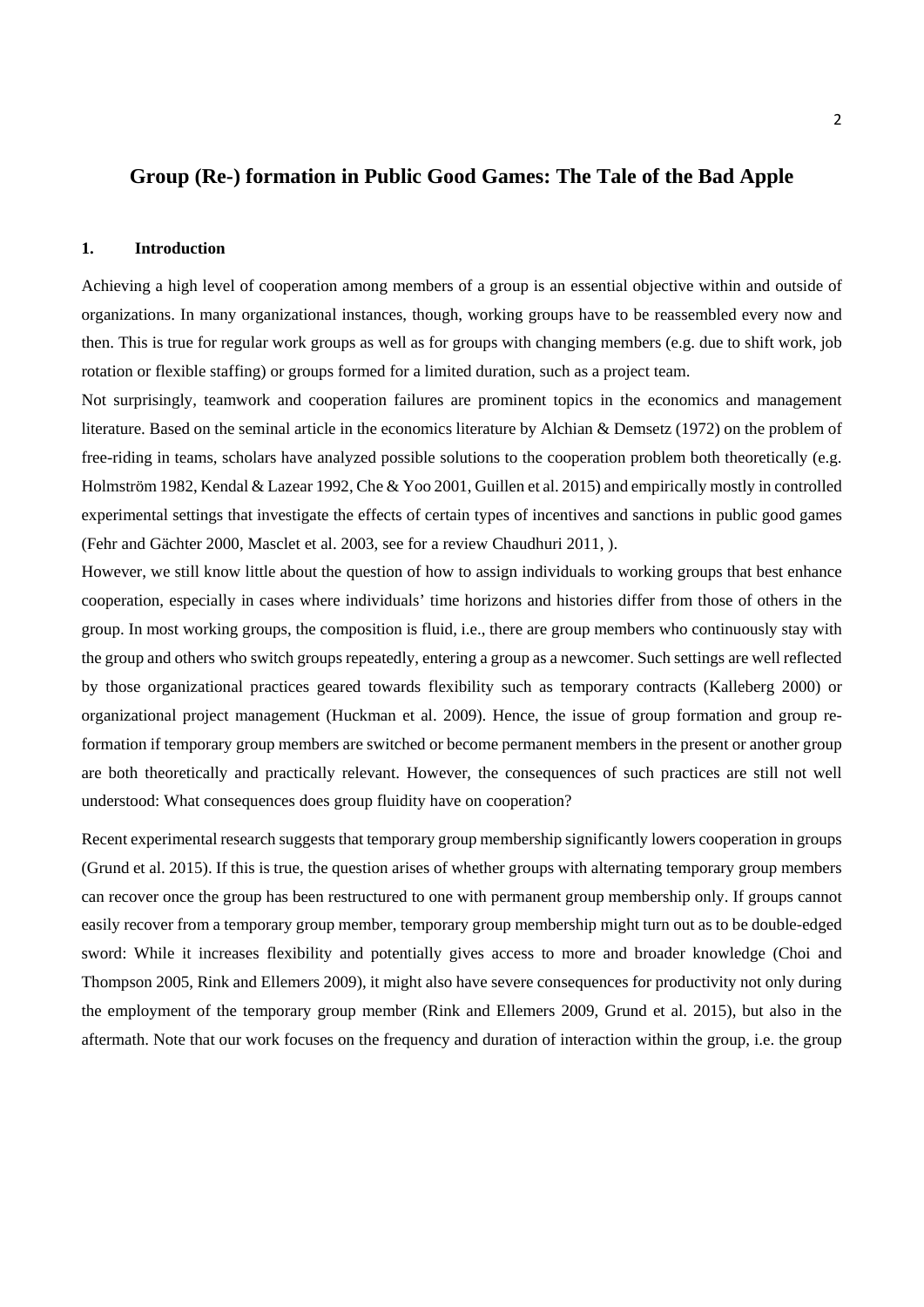matching procedure while Charness, Rigotti, and Rustichini (2007) systematically vary group membership associated with a certain degree of group identification and find that this may affect cooperation. 1

Experimental studies seem to be an ideal tool for analyzing the impact of group membership on cooperation, as the matching of participants to groups can easily be varied *ceteris paribus*. Thus, it is not surprising that there are already some interesting experiments that focus on group membership in public good games (Fehr & Gächter 2000, Keser & van Winden 2000 and for an excellent overview, Andreoni & Croson 2008). Though, to the best of our knowledge, only homogeneous groups are investigated in this literature, i.e., groups with permanent members ("partners", who stay with the group over rounds) or temporary members only ("strangers", who are randomly assigned to a new group in each period). There is one recent exception to the homogeneity paradigm with respect to different time horizons: Grund et al. (2015) have extended the group composition to blended groups with one or two strangers, who are randomly allocated to different groups of three or two partners in each round. They examine the effects of group composition on cooperation by analyzing the different ratios of partners and strangers in a public good game. They find that individuals who are temporary members of the group cooperate significantly less than permanent members. Moreover, individual cooperation increases with the number of the same type of player in a group. However, we do not know yet whether and how groups can recover from temporary group members.

We close a gap in the literature by analyzing how individuals' past experiences in a specific group affect cooperation in newly formed groups with permanent members only.<sup>2</sup> In our study, differently composed groups repeatedly contribute to a public good in a first part; in the second part of the experiment, we convert all groups into a partner setting with only permanent members. By comparing behavior in the second part, we can analyze the impact of previous experiences and group composition on current behavior. We elicit beliefs to check for individuals' expectations towards others, also dependent on the type of group membership. We analyze the results on the individual level as well as on the group level.

We find some differences in cooperation behavior over the first part, where participants are exposed to differently composed groups, as already reported by Grund et al. (2015). In the second part, where all subjects are in groups with permanent members only we observe virtually no differences in contributions There is one exception, though. While all groups increase their contributions after being converted into a group with permanent members, the group with just one temporary member decreases cooperation on average from the first to the second part. A closer look at contributions over time as well as beliefs towards others surprisingly indicates that this effect is primarily initiated by the three participants who were permanent members in the first part. After a temporary member has been assigned to the group as a permanent member, these subjects start off with lower contributions than the temporary

-

<sup>&</sup>lt;sup>1</sup> We exogenously assign participants to groups. For an interesting experiment on public good games with endogenous group formation see Gürerk et al. (2014).

<sup>&</sup>lt;sup>2</sup> There are already interesting studies on the effect of workplace organizations and respective work norms showing that being exposed to a certain instutional environment may impact behavior in new unrelated settings, e.g. Gneezy et al. (2015).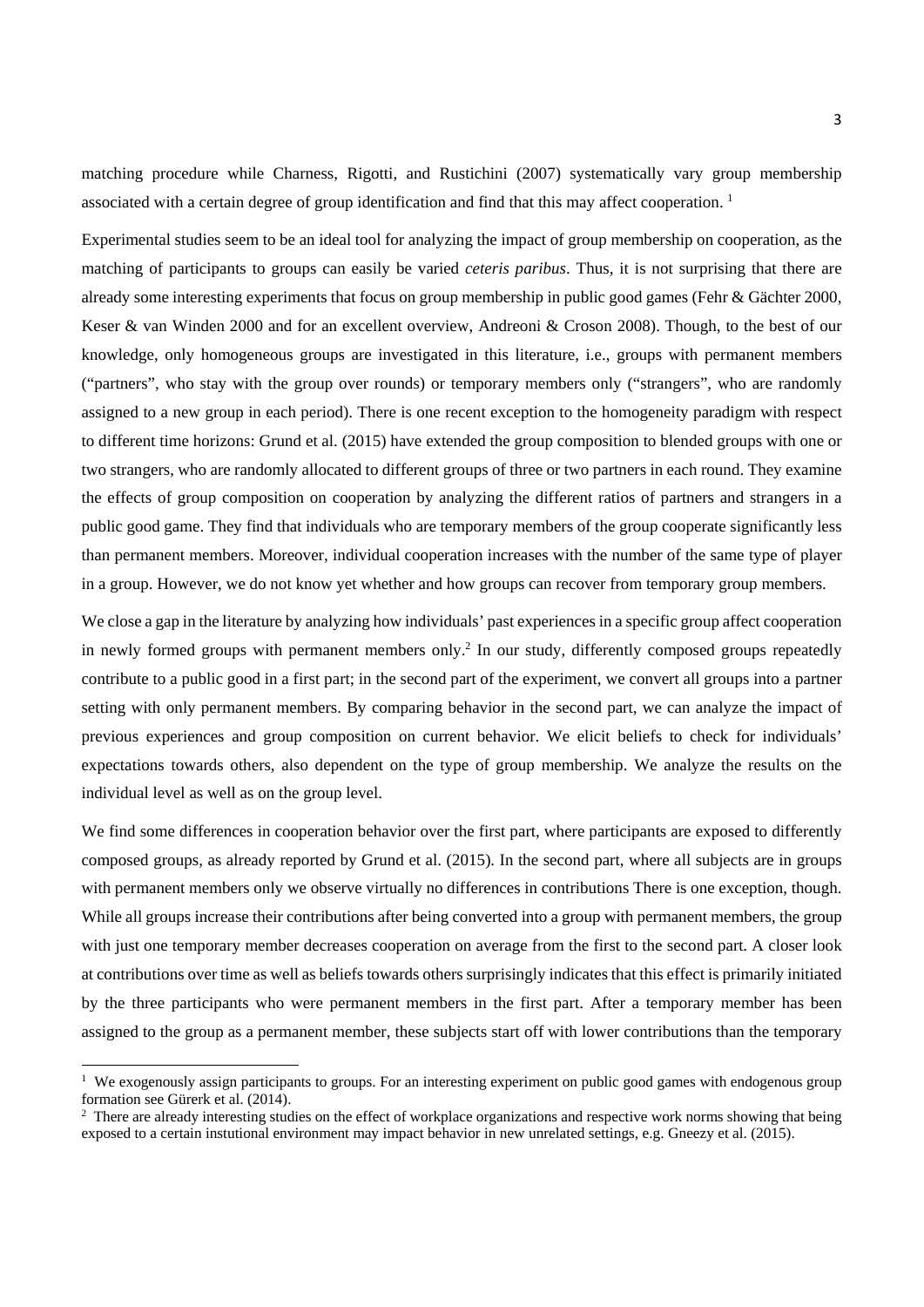member, which is also reflected by their beliefs. Not only is their cooperativeness towards the new team member disturbed, but also their cooperativeness among each other: In this specific treatment, direct reciprocity among the permanent group members is severely disturbed, resulting in a contagious effect of declining cooperation.

In order to better understand the situation with one newcomer in the group, we conducted additional treatments. We learn from these treatments that participants attribute the lower contributions in the first part rather to the specific subjects in the role of temporary group members, with whom they had interacted, rather than to the circumstances, i.e. the exogenously given group composition. This is known as an ultimate attribution error in social psychology (Pettigrew 1979) and reflected in the "bad apple" phenomenon in the economic literature on cooperation (de Oliveira et al. 2014). We therefore conclude that the subsequent cooperation problems are not due to the one "bad apple" in the group but to the attribution error of permanent members, who believe that they had a "bad apple" in their group and who do not perceive it having one of these subjects permanently in the group as good news. We conclude that besides to the relevance of bad apples for decreased cooperation in groups (see Felps et al. 2006, Kerr et al. 2009, de Oliveira et al. 2014), it is also a "bad barrel" in terms of the history of the structure of group composition that matters.

The remainder of our paper is as follows: We discuss the relevant literature and subsequently present our experimental design. After presenting the results of our four main treatments we give insight into the findings of two additional treatments. We conclude with a summary and a discussion of our analysis.

## **2. Related Literature**

In recent years, various reviews and meta-studies significantly have improved our understanding of team work productivity from various disciplines, such as social psychology (e.g. Ilgen et al. 2005, Kozlowski and Ilgen 2006), management research (e.g. Mathieu et al. 2008, Joshi & Roh 2009, Mathieu et al. 2014), and also medical science (e.g. Lemieux-Charles & McGuire 2006, Xyrichis & Lowton 2008). The changing of group membership (Huckman et al. 2009) and group composition should deserve our attention, as it might significantly affect productivity (see, for a classification of group compositions, Mathieu et al. 2013). However, as Kozlowski and Bell (2003: 365) note, "[Changes in group composition over time are] – with few exceptions – poorly represented in theory and is virtually ignored in research that is largely based on cross-sectional methodologies". Changing group compositions over time, however, may alter a group in three different ways *ceteris paribus*: First, it divides up a group according to the entry of its individual members, splitting any group into newcomers and oldtimers and creating potential fault lines. Second, it implies the newcomers' adaptation to the new group. And third, there is also old group members' adjustment to the new situation. Effects on cooperation thus do not solely result from the newcomer; also altered cooperation levels of oldtimers are very likely (McCarter and Sheremeta 2013).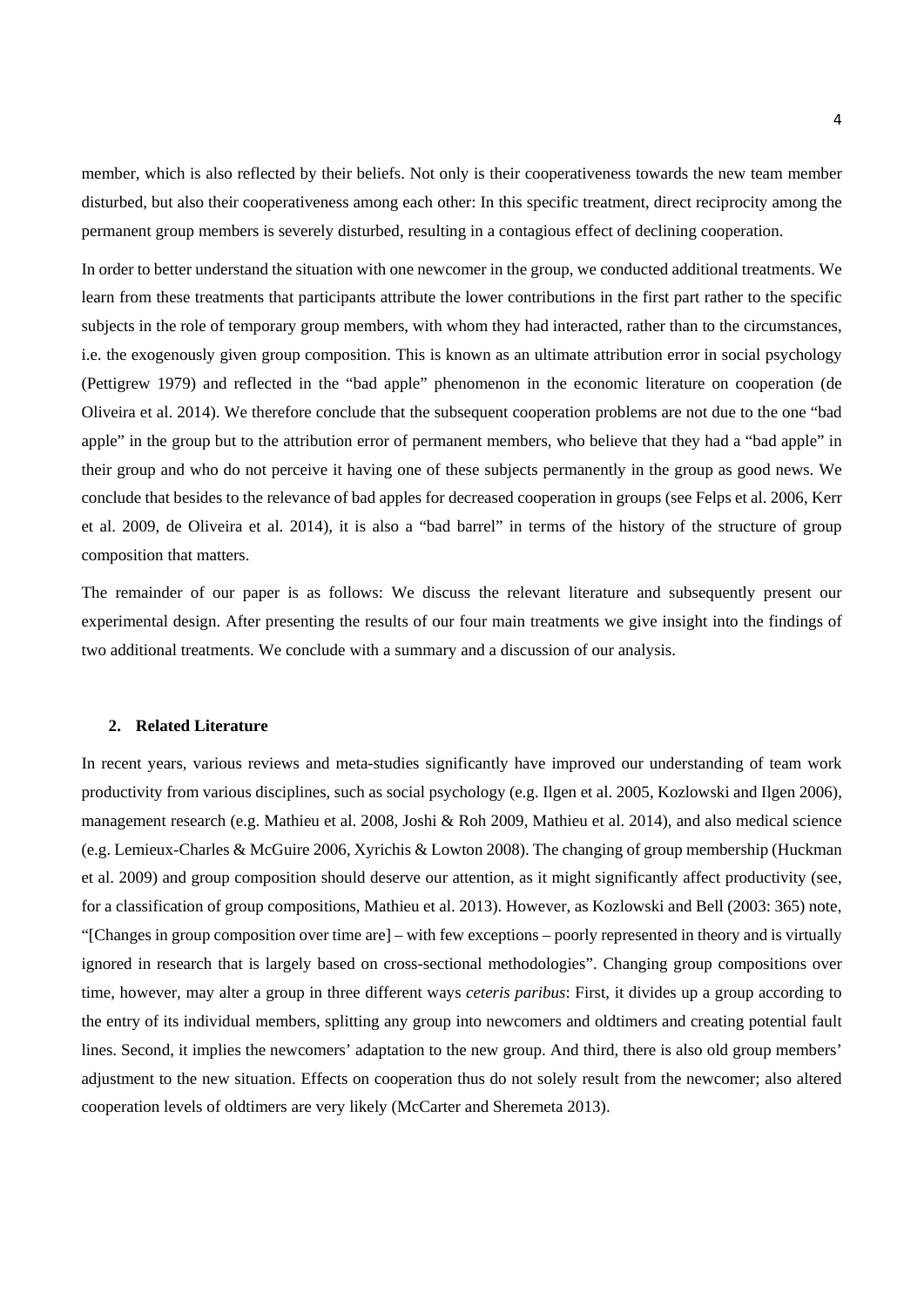As outlined above, there is already an important strand of literature on experimental studies, which analyze different matching procedures to groups in public good games (& Andreoni & Croson 2008). They differentiate between "strangers", who are randomly re-matched to a new group in each round, and "partners", who stick with the same group over rounds. In these studies, groups with only partners or only strangers are analyzed and compared with each other. However, there is no consistent result in the literature. While economic intuition tells us that repeated partner play should facilitate cooperation, since participants may build up reputation and trust (Keser & van Winden 2000), some studies find that cooperation is higher in groups with strangers only (e.g. Palfrey & Prisbey 1996). Andreoni & Croson (2008) explain this finding by the idea that there is more variance in contributions if subjects are re-matched in each round. What is virtually almost unexplored is the investigation of blended groups with partners and strangers and the impact of changing group membership.

The one exception we are aware of is Grund et al. (2015), whose study is closely related to ours.<sup>3</sup> They observe that individuals in blended groups of partners and strangers in a public-good setting contribute less to a public good compared to the case of groups with four partners only. They compare treatments with zero, one, two and four strangers and find that even one stranger leads to a significantly lower mean contribution in repeated public good games. The question arises, however, of whether this group composition with respect to stability and experienced cooperation also affects future behavior. That is what we address in this contribution.

Our research is also related to other experimental studies on history effects. Based on insights from a study by Ahn et al. (2001), who stress that past play is relevant for future behavior in social dilemmas, we assume past cooperation levels that have been experienced in a group to have an effect on subsequent behavior in a newly composed group. For example, if participants have encountered a low level of cooperation in the past, they may also cooperate less in a newly formed group due to reciprocity towards permanent group members or due to an acquired social norm (Nalbantian and Schotter 1997).

Recent empirical research on team performance underpins the notion of temporal dynamics in group membership in the context of "fluid groups" that are repeatedly reshuffled: Huckman et al. (2009) stress that fluidity is the rule rather than the exception in work groups. In their insightful study on the impact of team familiarity - defined as having joint group experience with current members - on group performance in the software sector, they especially take different degrees of group members' familiarity with each other to center stage. Previous joint group experience may then be the base for trust and present reciprocal behavior. Additionally, related constructs such as social identity

<u>.</u>

<sup>&</sup>lt;sup>3</sup> Angelova, Güth & Kocher (2012) also analyze temporary employment, but compare agents' efforts directly without teaming them up. For an experimental analysis of long-term employment relations, see Berninghaus, Bleich & Güth (2013). Both papers have a related research question, but a very different experimental set-up without a group setting.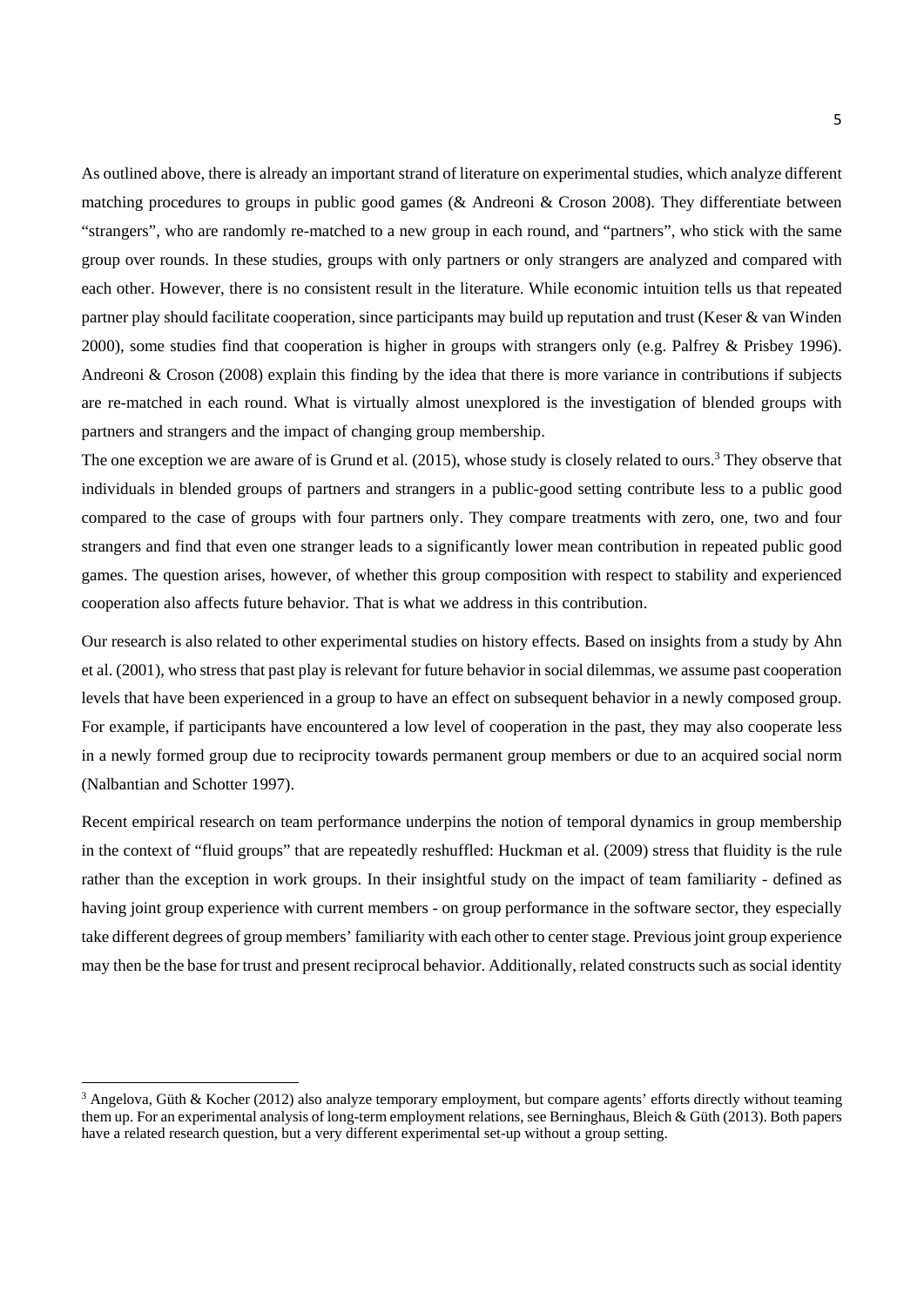(Tajfel and Turner 1979) may be relevant. Whereas familiarity refers to personal relationships, social identity in groups can be fostered by having the same roles.4

Aiming at exploring how fluidity in group composition impacts outcome, psychological research assumes, that group receptivity, defined as "a team's willingness to accept a newcomer as a full team member" (Rink et al. 2013: 249), significantly impacts group productivity after a member change and that receptivity is strongly associated with a group's past performance: Especially well functioning groups deteriorate in productivity after group membership turnover, while less well functioning groups might even be able to edge forward in productivity (Levine et al. 2005). However, in most empirical studies, past performance cannot easily be observed and therefore is missing as one of the most important determinants of group productivity after turnover.

McCarter and Sheremeta (2013) conduct an insightful experiment on the effects of newcomers in coordination games. They show that new group members significantly lower trust in a group and that eventually also the coordination level declines. In their study, they evaluate how information about the newcomers' and the oldtimers' past performance can mitigate the effects, and they find that newcomers in groups always lead to a decline in coordination which can be well explained by trust. Since knowledge bases of individuals cannot serve as a possible explanation for significant differences in outcomes, group stability on its own is shown to have an impact on collaboration. This result may serve as a first hint that instability or fluidity in group composition has a negative effect on collaboration, even when the possibility of knowledge inflows and outflows is ruled out such as in a laboratory setting.

In a very rich study of underground coal mining crews, Goodman and Leyden (1991) observe that familiarity among group members gained from previous work experiences significantly improves performances of crews while turnover in group membership is associated with lowered productivity. Accordingly, Hinds et al. (2000) find that if individuals can compose working groups, they tend to favor former colleagues. However, in most working situations individuals cannot choose their fellow group members but are assigned to teams. Still, psychological research on group performance frequently reveals that familiarity among group members leads to higher performance, especially if the group gained their familiarity on a related task (Littlepage et al. 1997). The assumption that task- and group familiarity are complementary was, however, recently challenged by Espinosa et al. (2010) who report that in their study of software development teams, task- and group familiarity were substitutes rather than complements: The effect of group familiarity was especially strong, if task-familiarity was low. Research on project management and project staffing takes up these findings of psychological literature and confirms that trust among project members is crucial for project performance and that stability in group composition is the main

-

<sup>4</sup> For an interesting analysis of the role of identity on behavior in public good games, see Charness, Cobo-Reyes & Jimenez (2014). Feri et al. (2010) have shown that teams rather focus on payoff-maximizing strategies compared to individuals in the context of coordination games. Thus, participants may decide for more efficient strategies if they identify as being members of one group.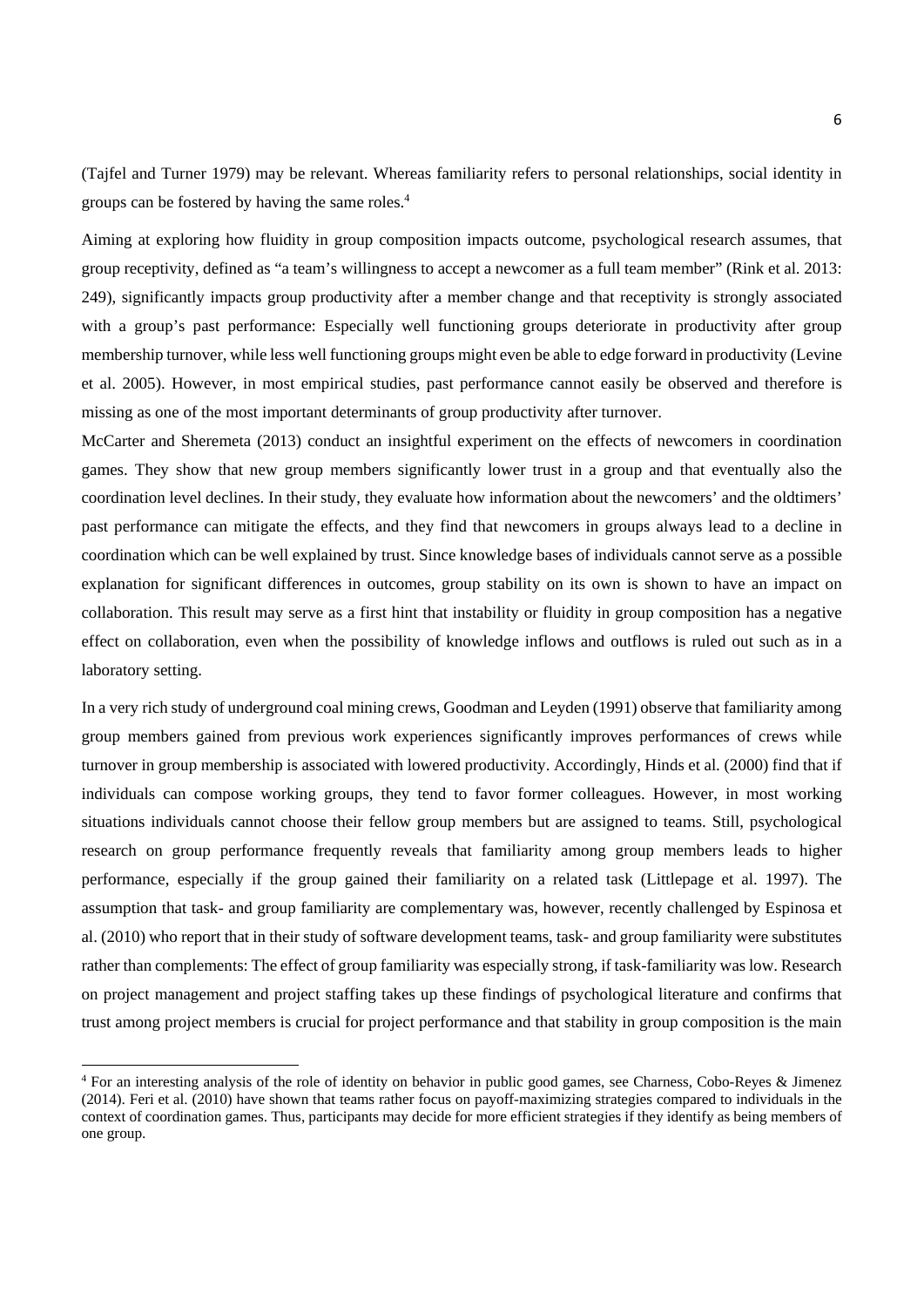determinant of trust among project team members (Maurer 2010, Haas 2006). This is very much in line with the study by McCarter and Sheremeta (2013) who also assume trust to be the conceptual reason for the positive impact of familiarity on productivity. Based on this reasoning, we also presume that the more familiar group members are with each other, the higher their cooperation levels are after new group members have entered the group.

Moreover, this past research suggests that independently from who exactly new group members are and what they know, groups might be differently able and willing to cooperate with a new team member. While McCarter and Sheremata (2013) highlight the role of familiarity on group outcome after integrating one newcomer, Grund et al. (2015) stress that cooperation levels are directly affected by group composition. This, in turn might again affect a group's future ability or willingness to cooperate with newcomers.

## **3. Experimental Design and Procedure**

We analyze the relation of group re-formation and cooperation in a controlled laboratory experiment using a public good game to sketch a social dilemma problem. In our study we analyze a setting over two parts by implementing a public good game as in the seminal paper by Fehr and Gächter (2000): In part I participants repeatedly contribute to a public good game. We vary the group composition over the experimental treatments from a setting with partners being permanent members of the group only, over blended groups with one or two strangers to a group of strangers only who are randomly rematched to a new group in each round. In part II of the experiment participants are all assigned to groups with which they permanently stick with the group and repeatedly make their decision in the public good game, i.e., a partner setting. Thus, we examine the impact of the conversion from temporary into permanent group membership.

Subjects form groups of four, and each subject has to individually decide how much of her 20 ECU endowment she wants to invest into the public good project and how much she wants to put aside into her private account. Investments into the public good project are multiplied by 1.6, and the resulting amount is equally re-distributed to each of the four subjects. Savings to the private account remain stable in value and are paid out only to the subject to whom the private account belongs.

Subjects play the public good game over two parts, each consisting of 10 rounds. We conduct four treatments (see also Table 1). In the first ten rounds (part I) group composition differs across treatments as follows: In the partner setting (PPPP), all four subjects form a group of permanent members over the course of 10 rounds. In the stranger setting (SSSS), all subjects are re-allocated to new group members after each round. We introduce two further treatments with blended groups in which (i) one group member is re-allocated randomly to a new group after each round, while three subjects remain together over the 10 rounds (PPPS) and (ii) two subjects switch randomly and independently from one another (PPSS).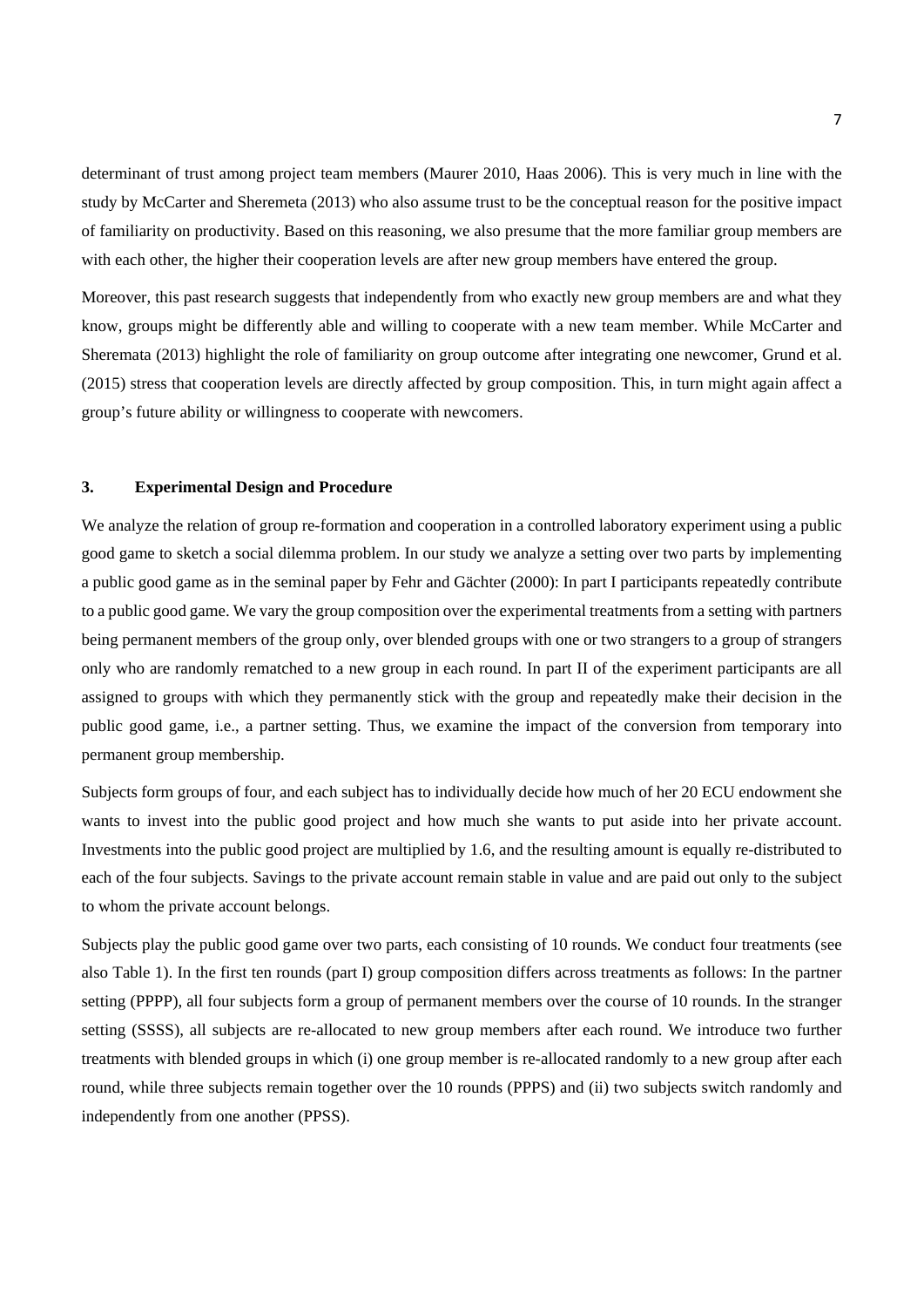Group composition is the same in all treatments in part II of the experiment, i.e., all subjects are assigned to groups of permanent members only. All players of type P in part I are allocated to their former team mates of type P in part II, whereas former type S players are randomly assigned to a group in round 11 and continue in that group until the end of part II. Hence, there is a conversion of group composition for the groups with strangers PPPS, PPSS, and SSSS, whereas subjects in PPPP face no change. Note that we refer to the types of players in part I whenever we analyze the different types of players (S or P) as players are all partners in part II.

| <b>Treatment</b> | Part I |                   |    | Part II |                    |  |
|------------------|--------|-------------------|----|---------|--------------------|--|
|                  |        | <b>Round 1-10</b> |    |         | <b>Round 11-20</b> |  |
|                  | а      | <b>PPPP</b>       |    |         | <b>PPPP</b>        |  |
|                  | а      | <b>PPPS</b>       | H. |         | <b>PPPP</b>        |  |
|                  | а      | <b>PPSS</b>       | ∼  |         | <b>PPPP</b>        |  |
|                  | а      | <b>SSSS</b>       |    |         | <b>PPPP</b>        |  |

Notes:  $P =$  Partner, S=Stranger.

<u>.</u>

## **Table 1: Experimental Design**

We focus on the analysis of cooperation in part II (in relation to former behavior and types in part I). Our objective is to explore, to what extent contributions to the public good in the partner setting are affected by (1) experiences in a preceding group composition, (2) being of a specific type of player and (3) the number of group members with one who is already familiar with from part I of the experiment.

The eight sessions with 28 subjects each took place between October 2013 and July 2014 in the AIXperiment laboratory located at RWTH Aachen University, Germany. Recruitment was made via ORSEE (Greiner 2004) and the experiment was conducted with z-Tree (Fischbacher 2007). Before the experiment started, subjects were informed about their own type (P or S) and also about their group composition (PPPP, PPPS, PPSS or SSSS) in the first ten rounds. All participants were also informed about their group composition PPPP in the second ten rounds before the re-start. After each round, all participants were informed about their own earnings.

In total, 224 students  $-56$  subjects per treatment  $-$  participated in the experiment.<sup>5</sup> One session lasted for about 1.5 hours, and subjects earned about 12.64 Euros on average in addition to a show-up fee of 3 Euros. One round was randomly chosen to be relevant for the payoff both in part I and part II.

<sup>&</sup>lt;sup>5</sup> We conducted four additional sessions to analyze two more treatments, which will be explained in section 4.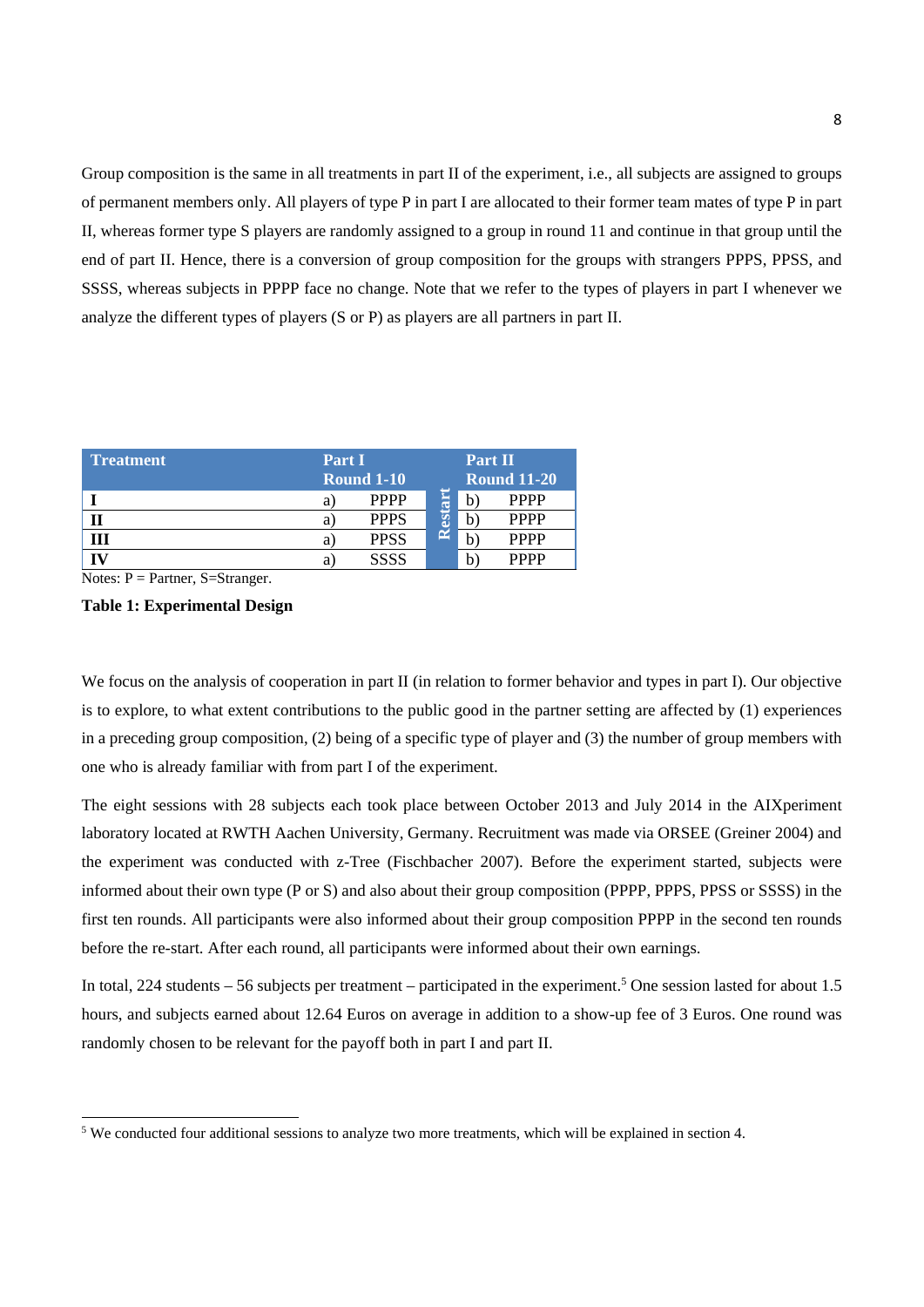## **4. Results**

First, we present the mean contribution per individual in the different treatments. Figure 1 indicates that average contributions are similarly low in groups with at least one stranger in part I. In PPPP cooperation is significantly higher in part I than in all other treatments (pairwise comparison, Mann Whitney U-tests each p<0.001).

Interestingly, participants change their contributions differently subsequent to the re-formation of groups from part I to part II. Former PPSS groups strongly and significantly increase their contribution subsequent to becoming a PPPP group in round 11 (Wilcoxon signed-rank test:  $p=0.001$ ); the same is true for SSSS groups (Wilcoxon signedrank test: p=0.006), whereas individuals in the PPPP treatment decrease their contributions slightly from part I to part II (Wilcoxon signed-rank test: p=0.0196). Most remarkably, we observe a considerable decrease in the PPPS treatment (Wilcoxon signed-rank test:  $p = 0.006$ ).



**Figure 1: Mean individual contribution per treatment** 

The level of cooperation is similar in former PPPP, PPSS and SSSS settings in part II and is not different at a conventional significance level, whereas contributions of former PPPS groups are significantly lower than in all other treatments (pairwise comparison, Mann Whitney U-test, p<0.01 each).

In order to shed light on the question of whether former partners contribute differently than former strangers after being converted into partners, we focus on our two treatments with blended groups in part I of the experiment in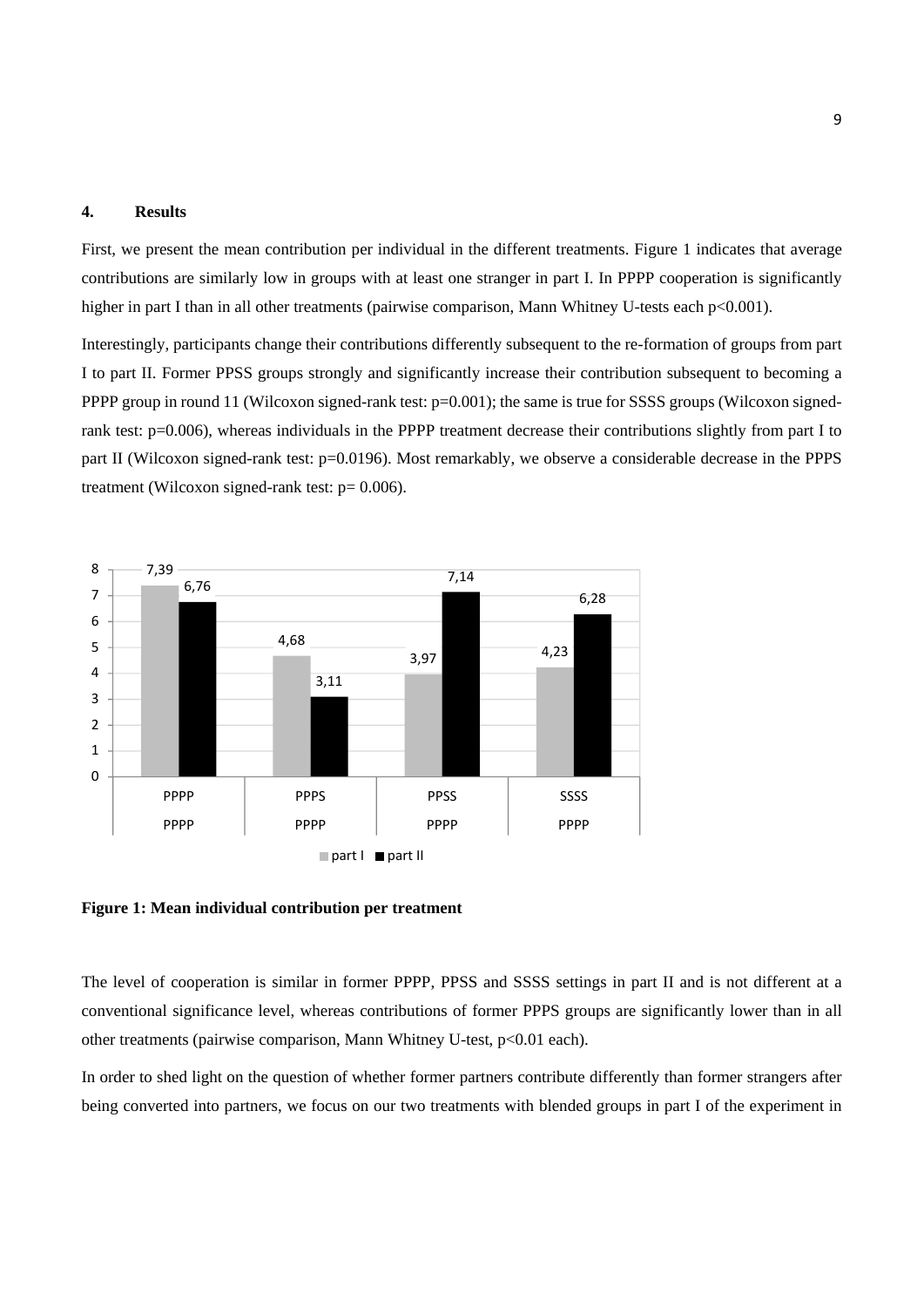the following and we distinguish between the mean individual contributions dependent on their role in part I (Figure 2). In the PPPS/PPPP-treatment, former P in PPPS decrease their contribution considerably and significantly from part I to part II (Wilcoxon signed-rank test:  $p=0.008$ ), while former strangers slightly – but insignificantly – increase their contribution compared to part I. In contrast, former partners (Wilcoxon signed-rank test:  $p=0.047$ ) as well as former strangers (p=0.013) significantly increase their contributions in PPSS/PPPP groups. On average, there is no significant difference in contribution levels between former P and former S in either of the treatments PPPS or PPSS during part II.



**Figure 2: Mean individual contribution dependent on type in part I in blended groups** 

The descriptive findings already point in the direction of familiarity alone not being able to explain the contribution patterns that we observe. Familiarity in our setting here decreases with the number of strangers in the first part of the experiment. Thus, we have the highest degree of familiarity in the partners-only treatment PPPP/PPPP. As cooperation in part II is higher in PPSS/PPPP than in PPPS/PPPP familiarity cannot explain our results. In order to explore whether past group success and/or reciprocity explain part or whole contribution patterns after changes in group membership, we conduct a multivariate analysis. We run Tobit estimations on individual contributions in part II with robust standard errors clustered at the group level to check possible channels for differences in cooperation (see Table 2).

Familiarity is operationalized by the treatment effects: We compare the contribution of each type of player in each treatment to maximum familiarity as in PPPP/PPPP. As declining contribution patterns are frequently observed in repeated public good situations, we control for the round. Model (1) confirms our results from non-parametric testing, i.e., lower contributions in PPPS for both player types in part II. Hints of reciprocity are given by subjects'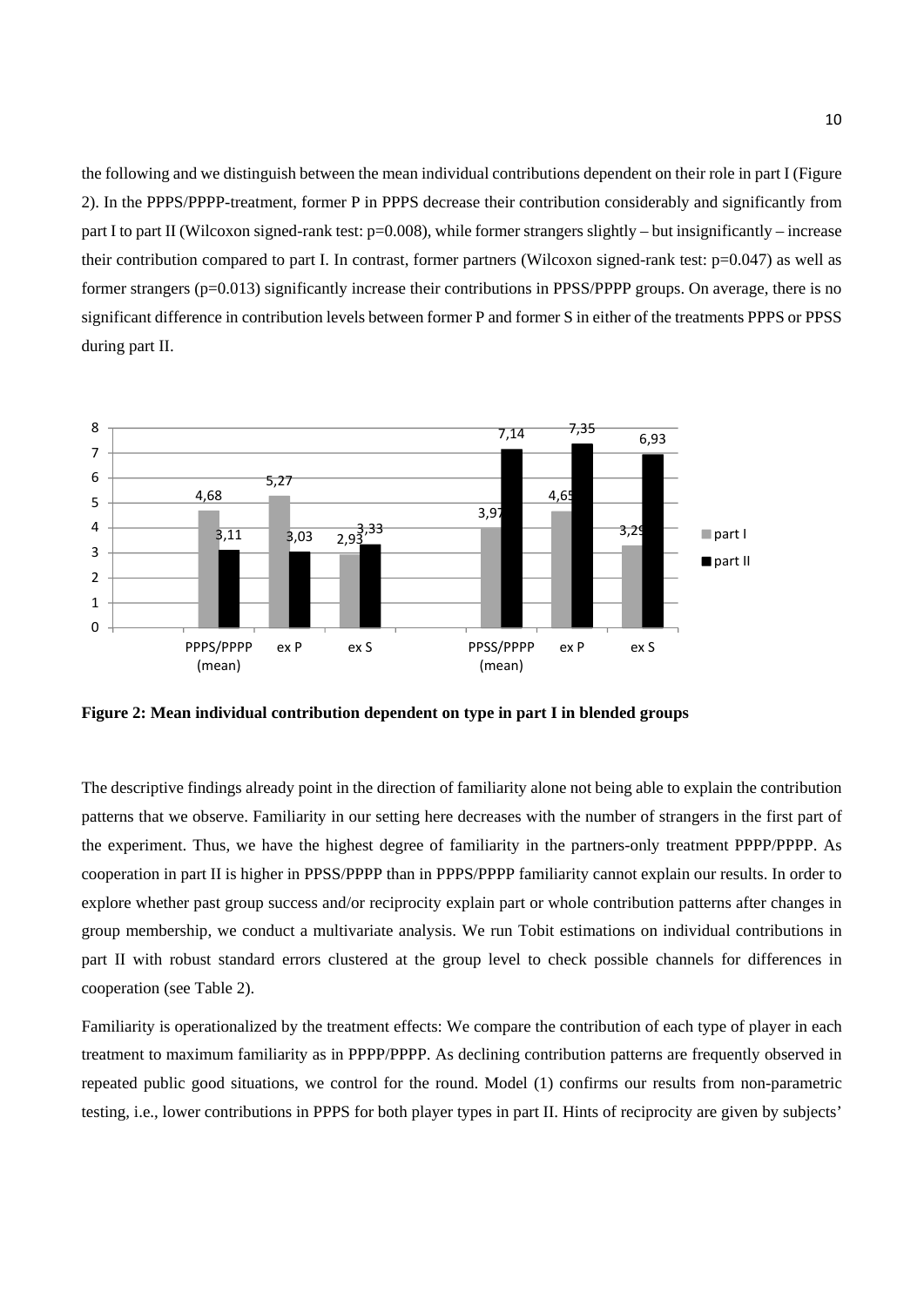reactions towards previous contributions (particularly among partners) and a correlation of belief towards others and own contribution.

In model (2), we further control for the past cooperation experience of individuals by (a) the mean contribution of an individual's other group members and (b) the own mean contribution in part I. Hence, the positive coefficients for PPSS and SSSS confirm particular increases in contributions from part I to part II already illustrated by Figure 1 and 2 above. In contrast, there is no relative increase of contributions from part I to part II for S in PPPS compared to the PPPP treatment. Most remarkably, low contributions in part I in PPPS do not explain the even decreasing contributions of former P-type players in part II. Not surprisingly, beliefs about other group members' contributions in the present round reflect experiences of the past to some extent (Model 3). Given these beliefs, there are no considerable differences between present contributions in PPPP and both PPSS and SSSS. However, there are still significant negative coefficients in the PPPS treatment. This pattern holds for both type of players in the PPPS treatment even when controlling for the other group members' contribution in the previous round in model (4). Therefore, the willingness to cooperate seems to be fundamentally undermined in the PPPS treatment. This seems particularly relevant for the former P-type players who considerably decrease contributions in part II of the experiment compared to part I.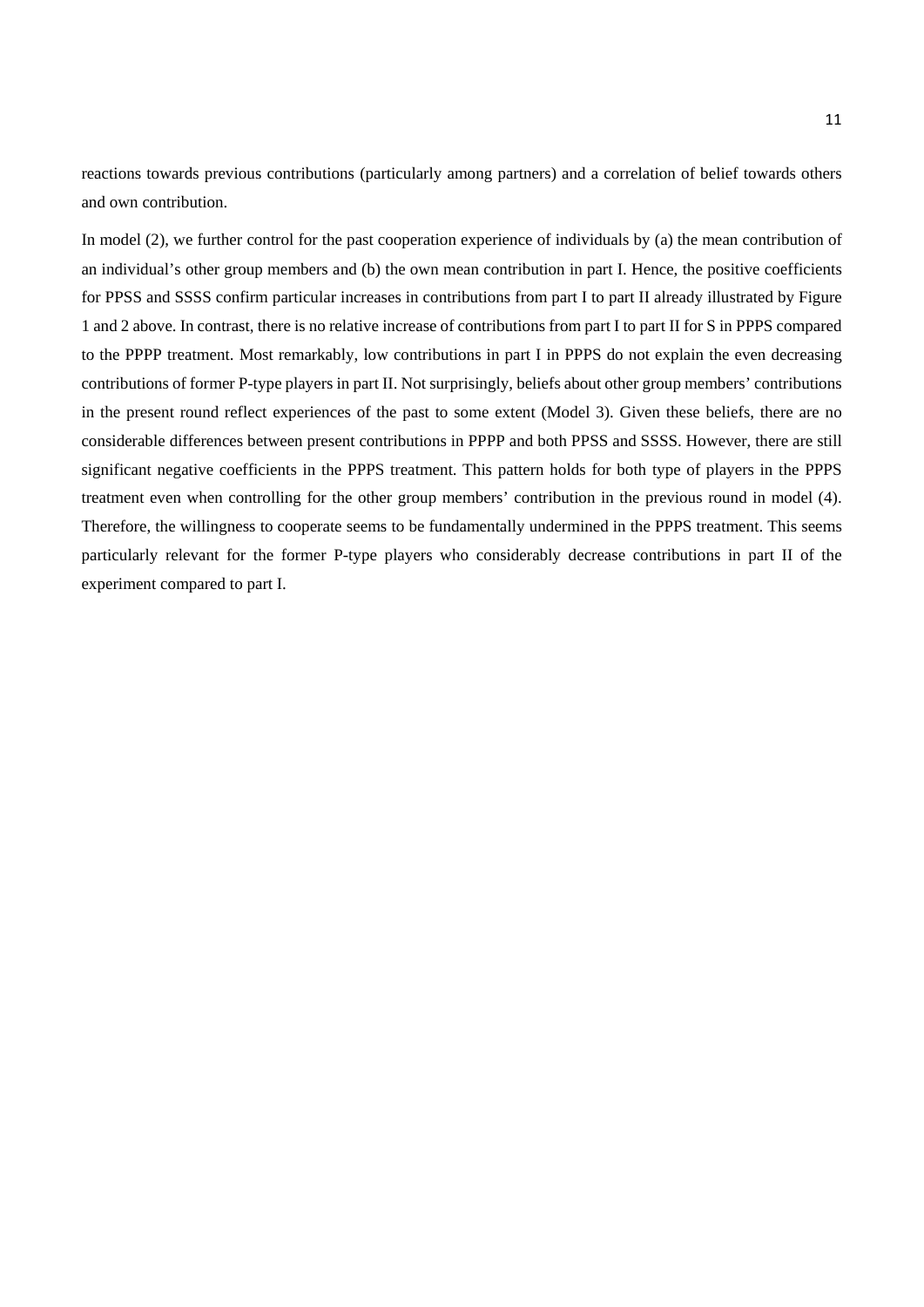|                                                                    | (1)         |         | (2)         |         | (3)         |         | (4)         |         |
|--------------------------------------------------------------------|-------------|---------|-------------|---------|-------------|---------|-------------|---------|
| Round                                                              | $-1.855***$ | (0.114) | $-1.841***$ | (0.101) | $-0.653***$ | (0.067) | $-0.059***$ | (0.077) |
| Past role                                                          |             |         |             |         |             |         |             |         |
| (reference: P in PPPP)                                             |             |         |             |         |             |         |             |         |
| P in PPPS                                                          | $-8.257***$ | (0.939) | $-3.114***$ | (0.890) | $-1.348**$  | (0.523) | $-1.401***$ | (0.531) |
| S in PPPS                                                          | $-7.826***$ | (1.443) | $-0.314$    | (1.256) | $-2.081**$  | (0.916) | $-2.027**$  | (1.008) |
| P in PPSS                                                          | 0.245       | (1.171) | 4.910***    | (1.066) | $-0.606$    | (0.666) | $-0.619$    | (0.696) |
| S in PPSS                                                          | 0.550       | (1.110) | 7.455***    | (1.074) | $1.159*$    | (0.618) | 1.046       | (0.637) |
| S in SSSS                                                          | $-0.937$    | (0.864) | 4.560***    | (0.803) | $-0.065$    | (0.524) | 0.034       | (0.545) |
| Mean contribution of other<br>group members in part I              |             |         | 0.006       | (0.031) | $-0.214***$ | (0.022) | $-0.209***$ | (0.006) |
| Mean own contribution<br>in part I                                 |             |         | $0.163***$  | (0.008) | $0.080***$  | (0.006) | $0.079***$  | (0.024) |
| Belief about other group members'<br>contribution in present round |             |         |             |         | $0.468***$  | (0.012) | $0.428**$   | (0.026) |
| Other members' contributions<br>in the previous round              |             |         |             |         |             |         | $0.033*$    | (0.019) |
| Constant                                                           | 32.479***   | (1.825) | 20.016***   | (1.764) | $3.194***$  | (1.158) |             | (1.341) |
|                                                                    |             |         |             |         |             |         | 2.124       |         |
| Observations                                                       | 2,240       |         | 2,240       |         | 2,240       |         | 2016        |         |
| $R^2$                                                              | 0.038       |         | 0.098       |         | 0.237       |         | 0.241       |         |

**Table 2: Tobit estimation results for round 11-20, dependent variable: individual contribution**

Notes: Robust and clustered standard errors in parentheses. \*\*  $p<0.01$ , \*\*  $p<0.05$ , \*  $p<0.1$ .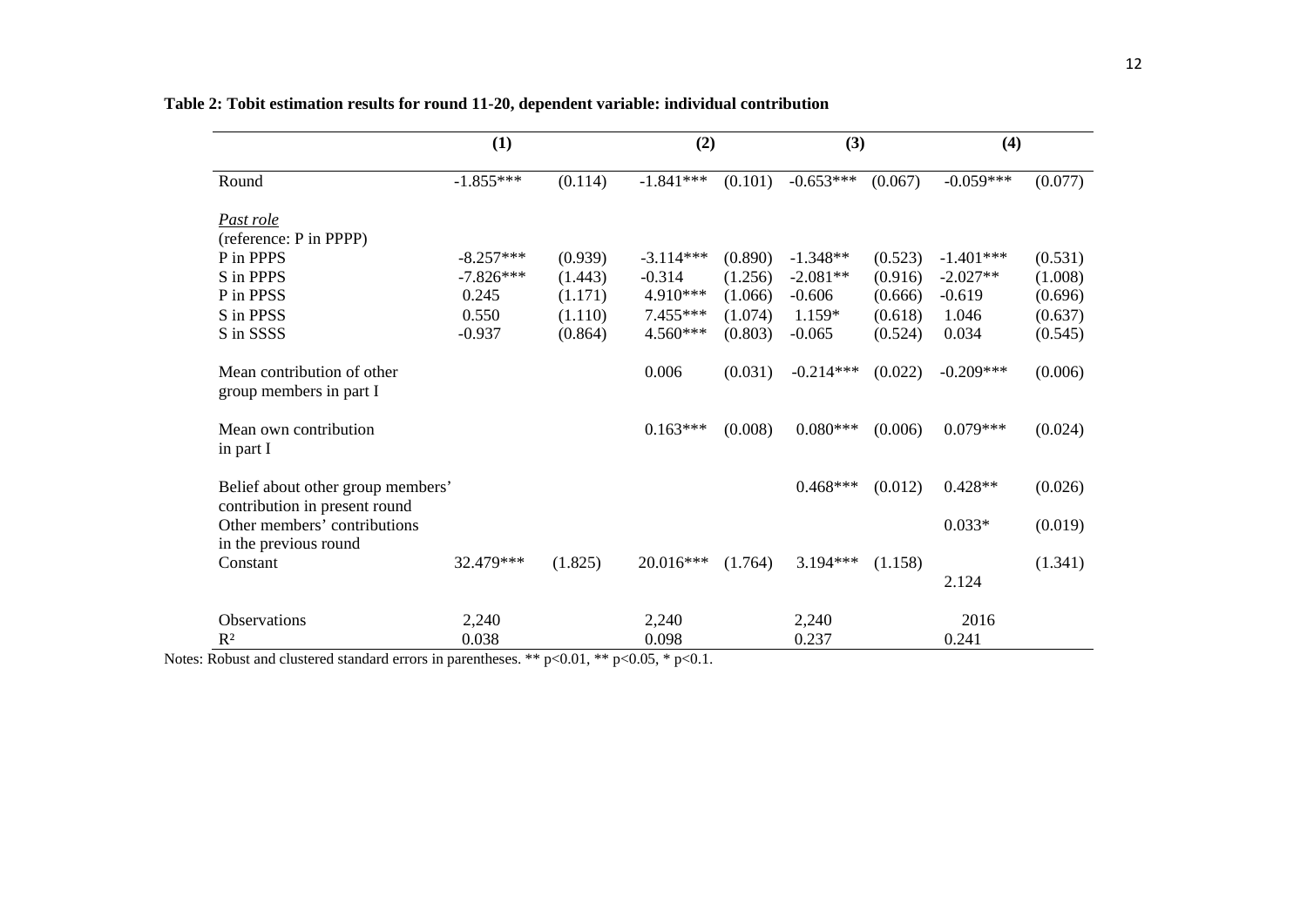While reciprocity and the experience made in part I may help to explain cooperation after re-formation in three treatments, it is striking that we found one treatment (PPPS) in which neither familiarity nor behavior in part I seems to explain subsequent individual behavior. We will therefore scrutinize this treatment in the following compared to the other treatment with blended groups in part I.

When having a closer look at the contributions over time, we find that after the re-start, former S in PPPS start with contributions that are almost as high as the contributions of P and S in PPSS on average. For round 11, there is no significant difference in contributions between partners and strangers in PPSS and strangers in PPPS, but former partners in PPPS contribute significantly less than all other agents in PPPS and PPSS (all Mann-Whitney tests: p<0.088). This is the case, although contributions patterns of partners do not differ between these treatments in part I of the experiment and are almost exactly equal in round 10 (see Figure A in the Appendix). However, after round 11 and possibly as former S become aware of the small contribution levels of former P in PPPS, also former S decrease their contributions and converge to the level of former P (see Figure 3). Contributions are on a somewhat higher level over all rounds in the PPSS treatment for both former S- and former P-type players.



**Figure 3: Contributions by treatment and previous type of player over rounds in part II**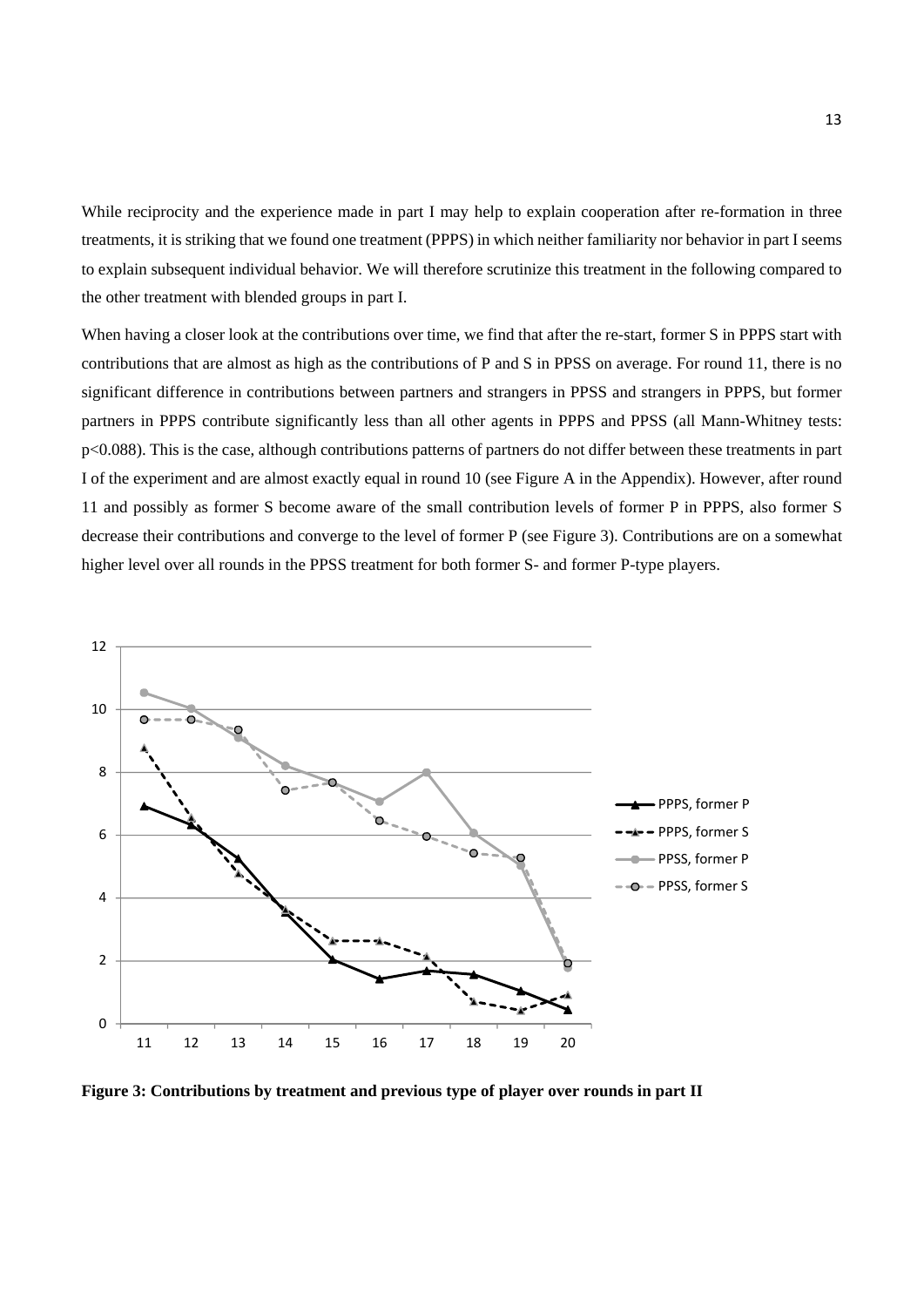The low contributions of former P in PPPS come along with respective low beliefs towards their group members' contributions. On average, P expect their fellow group member P to contribute a mean of 3.6 in part II (compared to 5.640 in part I,  $p<0.001$ ) while they do not increase their beliefs about the fourth member, i.e. the stranger who is converted into a partner from part I to part II (part I=3.557, part II=3.769, p=0.941). Contrary to that, former P in PPSS significantly increase their expectations towards former P (part I=6.600, part II=8.232, p<0.001) and newcomers, i.e. the strangers who are converted into partners (part I=4.466, part II=7.534, p<0.001). Figure 4 displays the course of average beliefs for each type of player in the blended groups per round. Having been assigned to a new group, participants may adapt their beliefs based on the new situation and prior experiences. Thus, initial beliefs may indicate whether the new group composition is perceived as "good news" or "bad news".



Figure 4: Beliefs in PPPS/PPPP and PPSS/PPPP over rounds in part II<sup>6</sup>

Strikingly, former S in the PPPS/PPPP setting expect contributions to be high in the first round after the re-start and they expect the same level of contributions as all other individuals in the PPSS/PPPP setting. The former partners in the PPPS/PPPP setting, however, expect low contributions from each of their other fellow partners as well as from the newcomer in the group. The gap between expectations of contributions in round 11 is at least three points between the expectations of oldtimers in PPSS and newcomers in both settings on the one hand and former partners in PPPS on the other hand. After round 11, former strangers in PPPS adapt to the situation and also lower their

<u>.</u>

<sup>6</sup> See, for all beliefs over the course of the 20 rounds, Appendix 2, Figure B.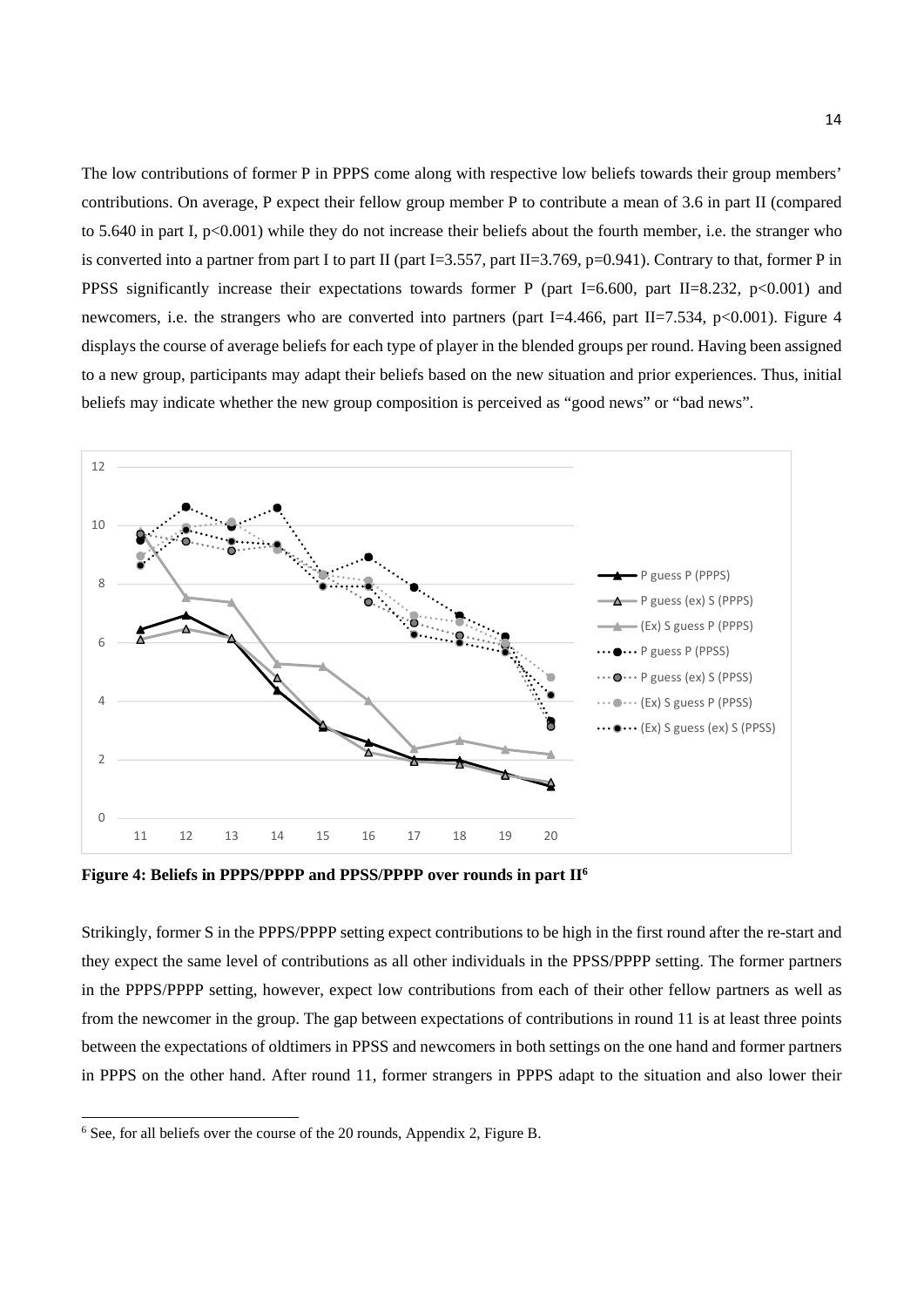beliefs. Therefore, this picture suggests that especially former partners in PPPS are initially responsible for the low contributions in part II.

In order to understand the behavior of former partners in the PPPS/PPPP treatment in more detail, we focus on subjects who are partners in part I in the following. We therefore re-estimate the Tobit model of Table 2 now focusing on the partners (see Table 3). Model 1 corresponds to the final model 4 of table 2 and confirms the lower contributions in the PPPS treatments even when controlling for contributions in part I, present beliefs and contributions in the previous round. Additionally, to the variables used in model 1, we analyze the mean belief about partners' contributions in the first part of the experiment as an anchor and the degree of the impact of this variable on current contribution as an indicator for reciprocity among partners. The intuition is the following: If individuals think that their familiar group members (partners) have cooperated well - reflected by their beliefs in the past - they might feel the desire to reciprocate positively now.

However, Model 2 shows that the mean belief about partners' contributions in the first part of the experiment is not significantly related to current contributions. Models 3 to 5 provide separate estimations by treatment. Interestingly, the relation between the mean belief about partners' contribution in part I and own contribution differs dramatically across treatments (corresponding estimations with interaction terms – not reported – coincide with this finding). Obviously, there is a positive reciprocal behavior in PPPP/PPPP and PPSS/PPPP. Subjects react with higher contributions in part II the higher their beliefs are about the behavior of their partner group mates of the past. The opposite is true for PPPS/PPPP. Whereas low group contributions in PPSS may be easily ascribed to the two former S players from a partner perspective, this might be much more difficult, when there has been only one S. The hint at negative reciprocity may be explained by partners being disappointed about the contributions in part I and now reacting negatively with low contributions the higher their expectations in part I were.

This result is noteworthy as it persists even after controlling for a group's past performance: As hypothesized, past cooperation has an effect on contributions in a changed group situation and is probably the most important determinant for individual effort. However, even after controlling for past contribution levels, PPPS groups fail to integrate a new permanent group member.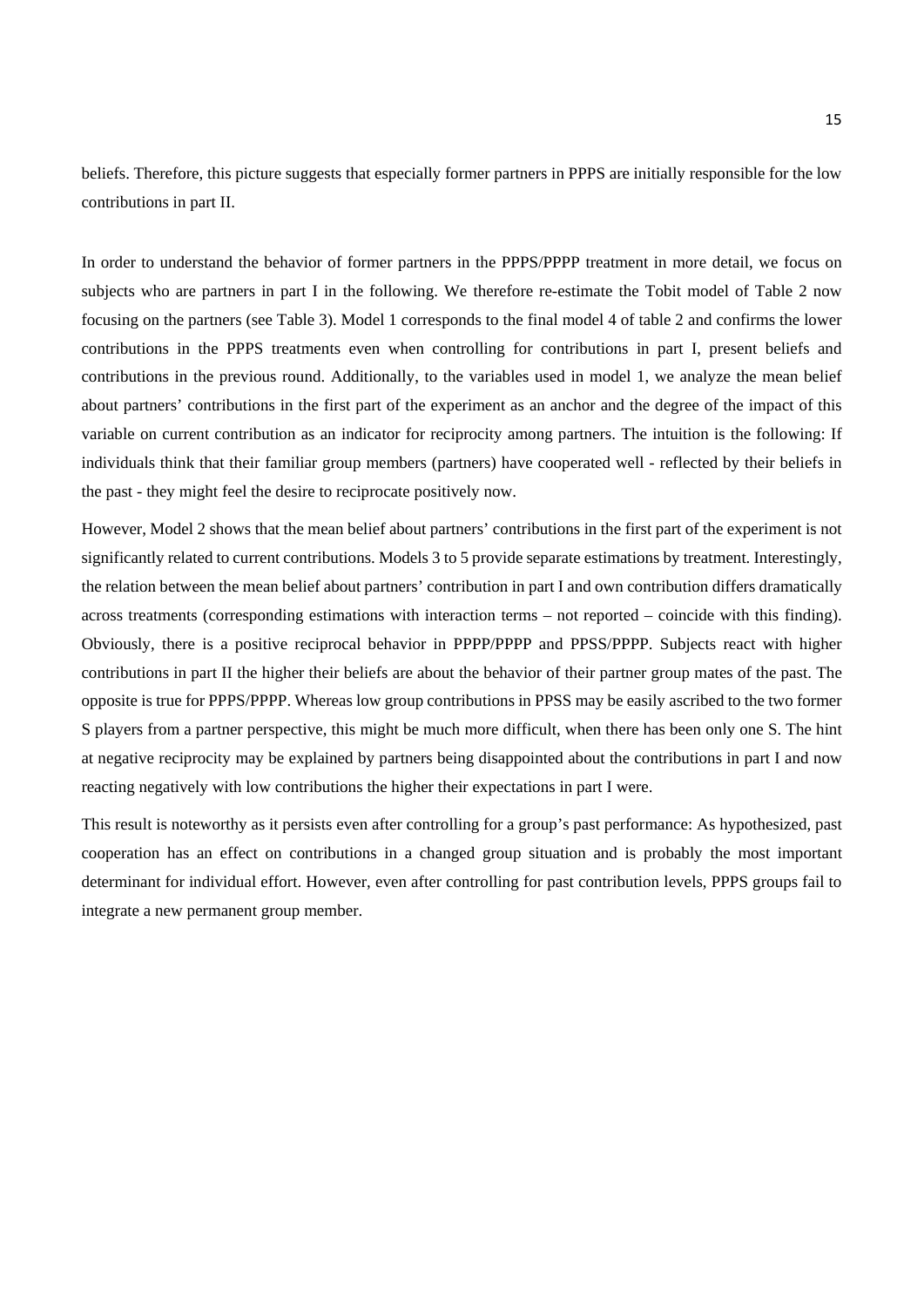|                                     | (1)         |         | (2)                |         | (3)<br>PPPP/PPPP |         | (4)<br><b>PPPS/PPPP</b> |                  | (5)<br><b>PPSS/PPPP</b> |         |
|-------------------------------------|-------------|---------|--------------------|---------|------------------|---------|-------------------------|------------------|-------------------------|---------|
| Round                               | $-0.588***$ | (0.106) | $-0.592***$        | (0.106) | $-0.756***$      | (0.170) | $-0.213*$               | (0.110)          | $-0.565**$              | (0.258) |
| Past role (reference: P in PPPP)    |             |         |                    |         |                  |         |                         |                  |                         |         |
| P in PPPS                           | $-1.334**$  |         | $(0.544)$ -1.301** | (0.552) |                  |         |                         |                  |                         |         |
| P in PPSS                           | $-0.904$    | (0.730) | $-0.632$           | (0.768) |                  |         |                         |                  |                         |         |
| Contribution of other group members | $-0.247***$ | (0.031) | $-0.214***$        | (0.041) | $-0.162***$      | (0.055) | $-0.136***$             | (0.050)          | $-0.031$                | (0.199) |
| in part I                           |             |         |                    |         |                  |         |                         |                  |                         |         |
| Own contribution in part I          | $0.877***$  | (0.085) | $0.938***$         | (0.111) | $1.520***$       | (0.172) | $0.335***$              | (0.084)          | $1.441***$              | (0.377) |
| Belief about other group members'   | $0.426***$  | (0.035) | $0.433***$         | (0.036) | $0.378***$       | (0.053) | $0.340***$              | (0.043)          | $0.835***$              | (0.116) |
| contribution in current round       |             |         |                    |         |                  |         |                         |                  |                         |         |
| Other members' contributions in the | $0.048*$    | (0.025) | 0.042              | (0.027) | $0.094***$       | (0.036) | $0.065*$                | (0.034)          | $-0.240***$             | (0.075) |
| previous round                      |             |         |                    |         |                  |         |                         |                  |                         |         |
| Mean belief about the partners'     |             |         | $-0.178$           | (0.156) | $0.999***$       | (0.246) | $-0.216***$             | (0.052)          | $1.647***$              | (0.368) |
| contribution in part I              |             |         |                    |         |                  |         |                         |                  |                         |         |
| Constant                            | 1.873       | (1.703) | 2.243              | (1.748) | $5.701**$        | (2.641) | $-2.481$                | $(1.840) -1.363$ |                         | (4.473) |
| <b>Observations</b>                 | 1,134       |         | 1,134              |         | 504              |         | 378                     |                  | 252                     |         |
| Pseudo R                            | 0.265       |         | 0.266              |         | 0.275            |         | 0.304                   |                  | 0.248                   |         |

Robust standard errors in parentheses \*\*\* p<0.01, \*\* p<0.05, \* p<0.1

| Table 3: Tobit estimation results for rounds 11-20 for former partner, dependent variable: individual contribution |  |  |  |
|--------------------------------------------------------------------------------------------------------------------|--|--|--|
|--------------------------------------------------------------------------------------------------------------------|--|--|--|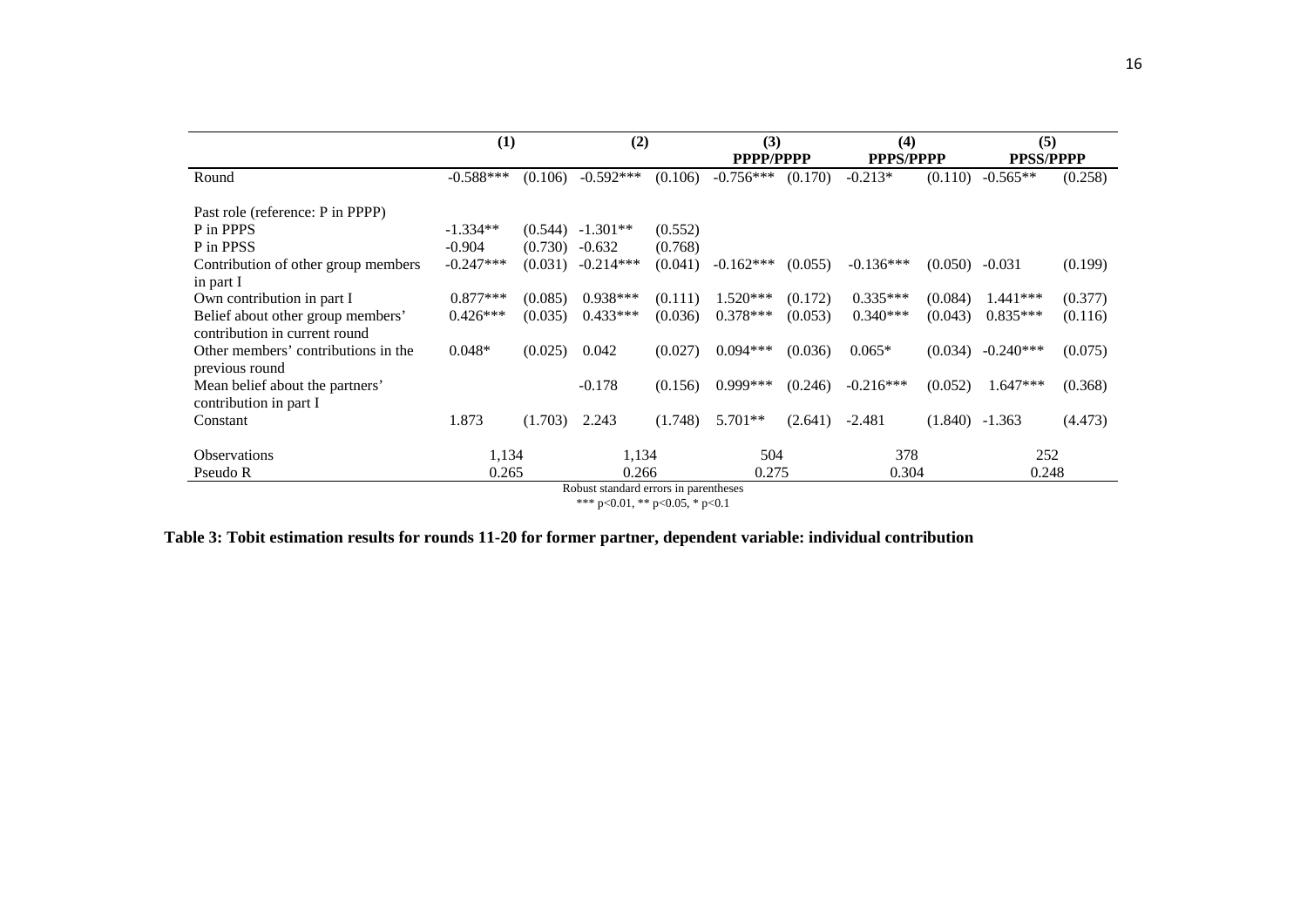## **5 An Analysis of the "Bad Apple"-Phenomenon – Additional Treatments**

Interestingly, we find that in the PPPS groups cooperation is much lower after conversion into a group with partners only. And, their failure to cooperate in part II cannot be completely explained by their precedent experiences, reciprocity or familiarity. Our finding is strikingly reminiscent of the bad apple-phenomenon (Felps et al. 2006, Kerr et al. 2009, de Oliveira et al. 2014). The bad apple phenomenon is described as a situation of low contributions of all group members, where all group members expect to have one bad apple – i.e. one free rider – in the group. The main reasoning is that the group members' true or false expectation about one group member's uncooperativeness leads to low contribution within the whole group. In the psychological literature, this blaming of one group member is known as an ultimate attribution error (Pettigrew 1979).

We therefore want to explore the behavior in this specific situation of group re-formation in more detail by conducting additional treatments with the same re-formation of the group structure, but with different information about the newcomer in order to vary the level of information and to explore whether information can antagonize the bad apple blaming.

The lower contributions are reflected by the expectations of the former P in PPPS as they significantly decline in their beliefs not only towards the newcomer, i.e., (the former) stranger, but also towards other oldtimers, i.e., partners. This finding is in line with McCarter and Sheremeta (2013) who also show that newcomers do not only hazard a group's effectiveness by the mere addition of a new member, but also by casting doubt among oldtimers, which may lead to a breakdown of contributions.

Past research on newcomer integration reveals that a newcomer's reputation is crucial for her integration into existing groups: Information about her past will significantly impact subsequent performance of the group (McCarter and Sheremeta 2013, Moreland and Levine 2002). In coordination settings, where trust plays a crucial role for coordination, Moreland and Levine (2002) show that coordination improves if oldtimers receive information about newcomers' past effort. Likewise, McCarter and Sheremata (2013) show that coordination further improves, if not only oldtimers receive information about the newcomer's past performance, but also if newcomers receive information about the oldtimers' past contributions. Both papers rely on trust as the coordination enabling mechanism which is improved the less information asymmetry exists.

In contrast to coordination settings, however, the individual effort is not observable in a cooperation framework per definition. In our research setting, the question arises of whether other signals given about the newcomer can also lead to an improvement in effort levels. In most organizational settings, information about past effort might not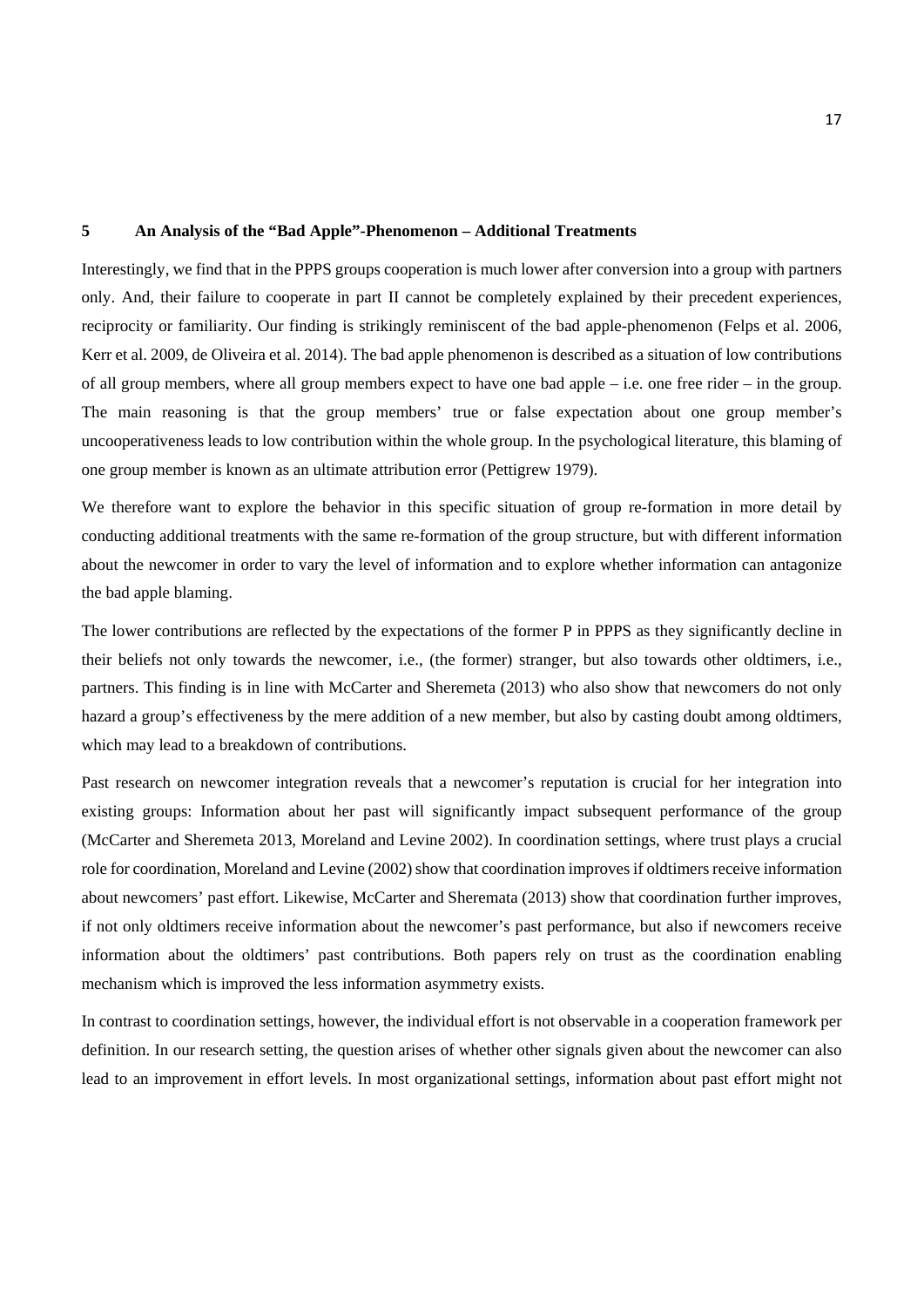always be available, but information about the former role of the newcomer can easily be given. We distinguish three possible signals:

- (1) In our hitherto PPPS/PPPP-treatment, the newcomer can be anyone and it is likely that the oldtimers will have already played with the newcomer in the past when she was a temporary group member. In this case, cooperation failures in the past might be attributed to the newcomer, because oldtimers might think that she had already caused low cooperation levels in the past.
- (2) The newcomer can be someone who was a temporary group member in other groups in the past. In this case, the oldtimers are assured that they have never met the newcomer in the past so that the group's past performance had not suffered from this newcomer's past contributions.
- (3) The newcomer can be someone who had the role of a permanent group member in another group in the past: In this case, the oldtimers know that the group's past performance had not been influenced by this newcomer's past contributions, and that the newcomer had played a similar role as themselves and had probably experienced some cooperation.

We expect that all three signals will lead to different contribution levels in part II as the signals fundamentally differ: Newcomer integration might be easier, the more alike the newcomer and the oldtimers are (case 3) and is easier if the newcomer is a real newcomer to the group (case 2) compared to a situation when the newcomer might have been a cause of low contributions in the past (case 1).

We model the signals (2) and (3) by conducting two additional treatments using two variations of our PPPS/PPPP setting; in the following we denote our PPPS/PPPP setting as *control* treatment because it represents signal (1). In the first additional treatment, we give the players the (true) information before round 11 that the new group member has been a player of type S (stranger) in rounds 1 to 10, but has never played with this distinctive group before (*S-Info*). The former partners have no reason to attribute previous cooperation problems in round 1 to 10 to the newcomer as the S player is completely new to the group and no interaction has taken place before. Second, we match the three partners of PPPS groups of the first 10 rounds with another former player of type P (partner) of a different group and give this information to all subjects (*P-Info*). The former three group members may expect the new member to have learned to cooperate as they themselves did so that cooperation may also emerge in this treatment. However, they had never met before. Thus, behavior stemming from past interaction with the new group member in part I is also excluded here.

The situation is the same for subjects across these three treatments in rounds 1 to 10, as expected contributions do not differ significantly in part I (see Figure 5). However, the additional information is a key driver of contributions in part II of the experiment. Giving the information that a new - former stranger - player is joining the group leads to a considerably higher degree of cooperation than in the *Control* treatment (Mann-Whitney- test: p=0.0003). Contributions in the *P-Info* treatment are even higher with an average of 9.32 (Mann-Whitney-test compared to *Control*: p<0.00001) and compared to *S-Info* (p=0.010). This behavior results in a moderate increase in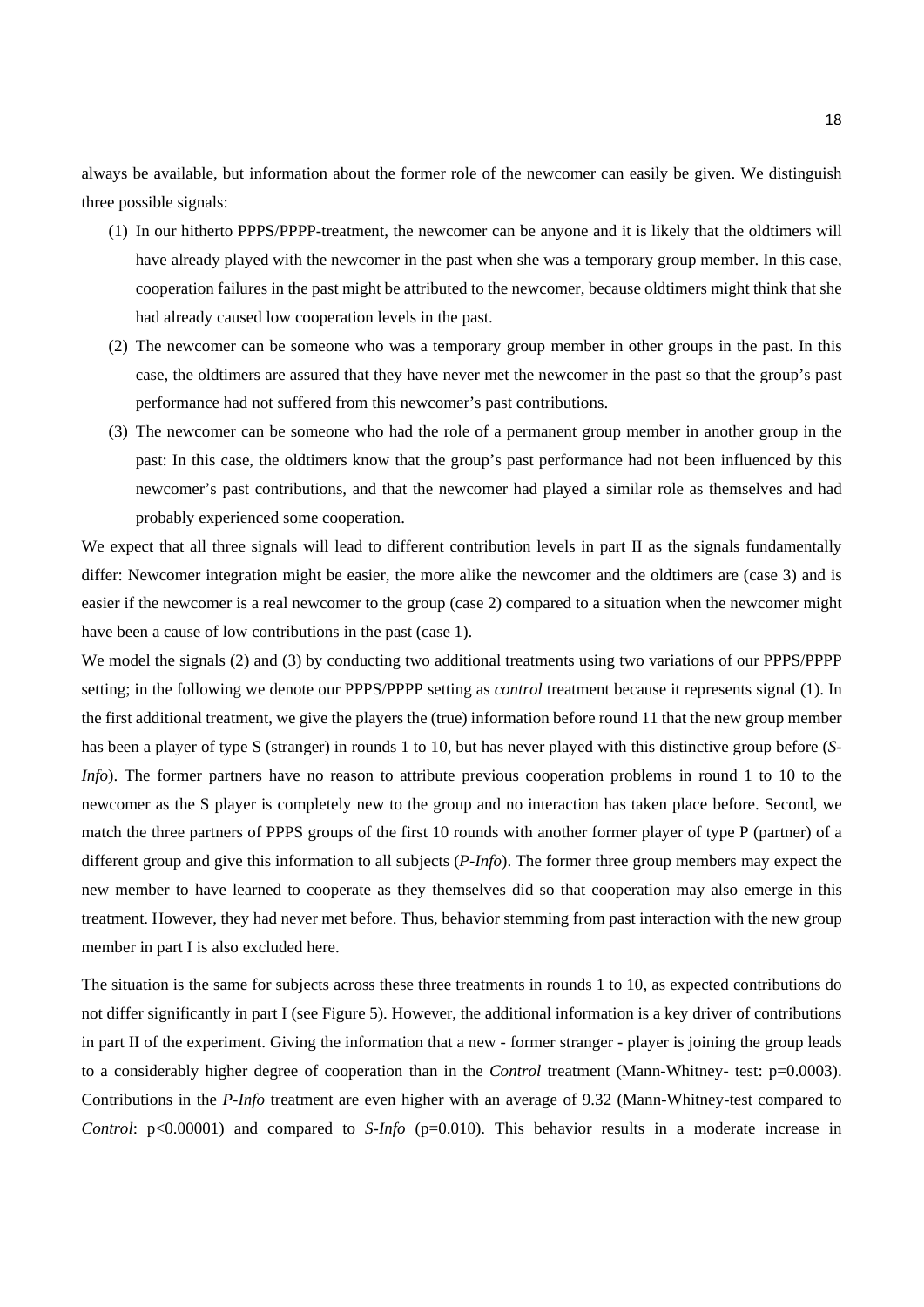contributions from part I to part II in the *S-Info* case from 5.36 to 6.64 (Wilcoxon test, p=0.053) and in a huge increase in the *P-Info* treatment (p<0.001), whereas contributions decrease in the *Control* treatment as mentioned above.



**Figure 5: Contributions in additional treatments** 

Average contributions do not differ considerably between oldtimers and group newcomers in all three treatments in part II. The results are in line with respective beliefs in each treatment. Figure 6 displays the mean beliefs of oldtimers towards other oldtimers and the newcomer in all three treatments. There are no significant differences between beliefs towards oldtimers and newcomers within one treatment, while all differences between treatments are significant (each pairwise test,  $p<0.01$ ).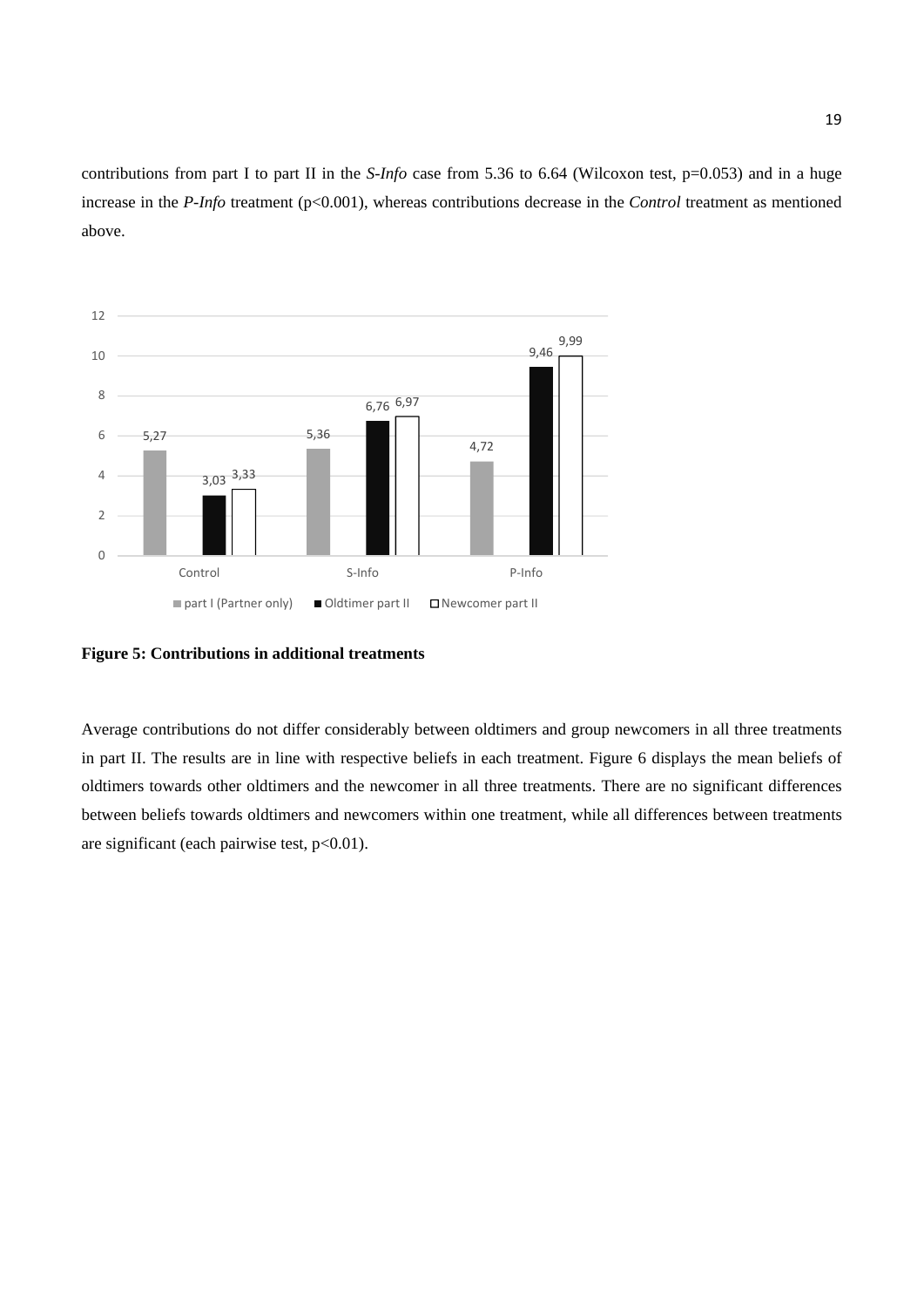

**Figure 6: Beliefs of former P towards oldtimers and newcomers in part II** 

|                                                                 | (1)            |         | (2)          |         | (3)          |         |  |
|-----------------------------------------------------------------|----------------|---------|--------------|---------|--------------|---------|--|
|                                                                 | <b>Control</b> |         | S-Info       |         | P-Info       |         |  |
| Round                                                           | $-0.213*$      | (0.110) | 0.215        | (0.370) | $-0.106$     | (0.327) |  |
| Contribution of other group members in<br>part I                | $-0.136***$    | (0.050) | $0.568***$   | (0.128) | $0.371***$   | (0.121) |  |
| Own contribution in part I                                      | $0.335***$     | (0.084) | $0.950*$     | (0.499) | $1.163***$   | (0.387) |  |
| Belief about other group members'<br>contribution in each round | $0.340***$     | (0.043) | 1.818***     | (0.313) | $1.565***$   | (0.436) |  |
| Other members' contributions in the<br>previous round           | $0.065*$       | (0.034) | $-0.366***$  | (0.113) | $-0.265**$   | (0.110) |  |
| Mean belief about the partners'<br>contribution in part I       | $-0.216***$    | (0.052) | 1.977***     | (0.811) | $1.428***$   | (0.454) |  |
| Constant                                                        | $-2.481$       | (1.840) | $-4.142$     | (5.828) | $-6.784$     | (5.657) |  |
| <b>Observations</b><br>$Pseudo-R2$                              | 378<br>0.304   |         | 162<br>0.405 |         | 162<br>0.316 |         |  |

Robust standard errors in parentheses

\*\*\* p<0.01, \*\* p<0.05, \* p<0.1

## **Table 4: Tobit estimation results for rounds 11-20 for former partner (additional treatments)**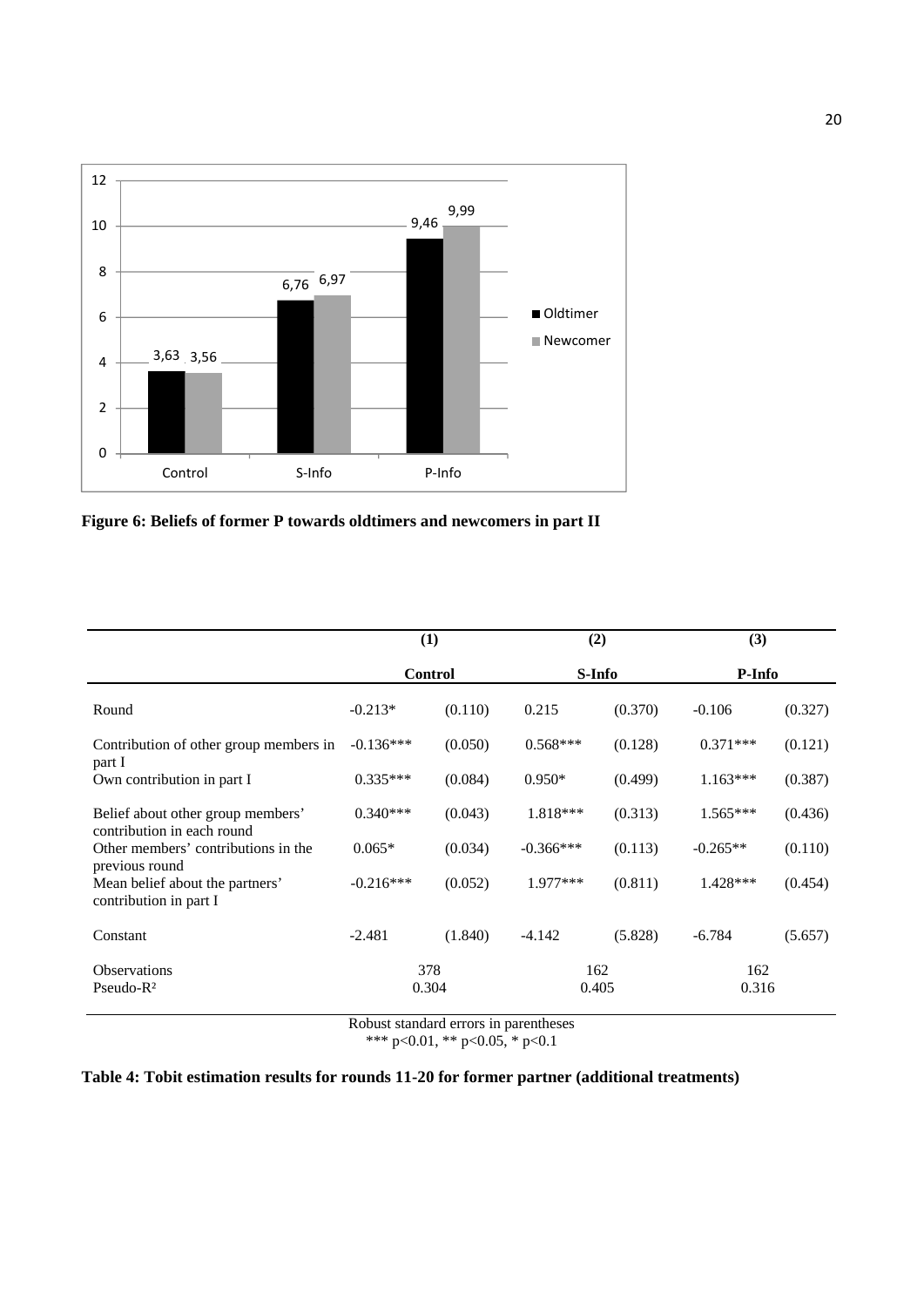In line with Table 3 (models 3 to 5) we also explore the determinants of individual cooperation by treatments with Tobit estimations. Model 1 of Table 4 repeats the estimation of our control treatment PPPS/PPPP of Table 3. The oldtimers' higher contributions in *S-Info* and *P-Info* come along with a positive relation of mean belief about the partners' contributions in part I and current own contributions. We know this relation already from the other treatments PPPP and PPSS. It is therefore not necessarily only the specific former group composition PPPS that matters, but rather the specific information structure together with some signals, as described above, that drives behavior.

### **6. Summary and Discussion**

<u>.</u>

We contribute to the literature by analyzing the impact of changing group membership on cooperative behavior in public good games. Based on a laboratory experiment, we particularly investigate whether the conversion of temporary into permanent group members improves productivity. Groups are not equally receptive to new group members and modified group conditions: In the setting with permanent members only, which serves as our baseline setting, contributions are roughly the same in both parts of the experiment. Compared to this partner treatment with permanent members only cooperation is much lower in the first part if the group partly or solely consists of temporary members (strangers). However, after converting temporary members into permanent members, cooperation is about the same as in the baseline setting if there are at least two temporary members in part I.

Interestingly, in groups with just one temporary member in part I cooperation is significantly lower than in all other settings after conversion of the temporary members into permanent ones. Taking a closer look at subjects' beliefs towards others' behavior shows that partners in PPPS do not expect former strangers or other partners to contribute more in part II, unlike the case in PPSS. Our regression analysis shows that we cannot explain lower contributions in PPPS with differences in previous contributions in part I of the experiment or by current beliefs.<sup>7</sup>

To gain a better understanding of this puzzling result in PPPS we conduct additional treatments with just one temporary member in the first part of the experiment. In the first of our two additional treatments, we inform participants at the beginning of the second part that a permanent member will be added to the group who had been a temporary member in other (foreign) groups before; thus, we assure them that no interaction with this subject has ever taken place before. Cooperation in the second part turns out to be significantly higher than in our control setting PPPS from above, i.e., if interaction with former temporary members has potentially taken place. In our second additional treatment participants are informed that the newly added member of the group has been a permanent

<sup>&</sup>lt;sup>7</sup> Note that recent work has shown that participants tend to respond more strongly to negative deviations from their expectations than to positive ones (see de Oliveira et al. 2009). Moreover, McCarter & Sheremata (2013) show in coordination games that poor performance among oldtimers may induce more distrust than towards newcomers.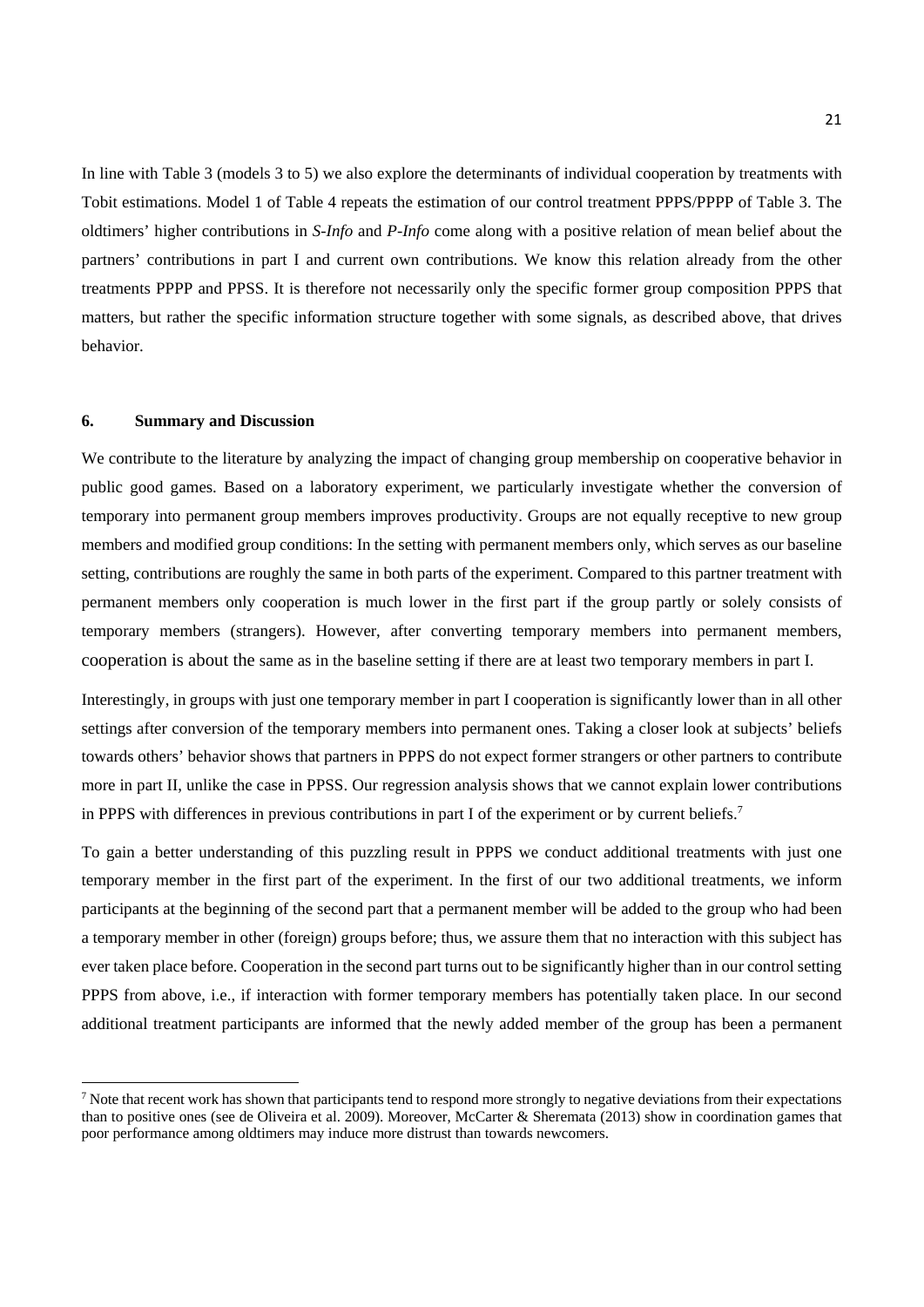member in other groups before. This considerably enhances cooperation in the second part of our experiment and illustrates quite impressively the additional importance of the type of group member.

How can we now explain the different behavior in PPPS groups after conversion into an all-partners group? In treatments with at least two strangers in the first part results are in line with what we would have expected based on previous findings. Groups manage cooperation quite well after being converted into a group with permanent members only and achieve cooperation as highly as in a setting with only partners at all times. Interacting with permanent group members may more easily induce trust among subjects within a group enabling them to cooperate on a higher level. Other studies have shown that participants try to match behavior of others in public good games, which is in line with conditional cooperation (e.g. Croson 2007). Subjects obviously anticipate that cooperation is easier for permanent members, which is reflected by their beliefs. So, informing participants that all temporary group members are now permanent members seems to be perceived as "good news" in settings with at least two temporary members and effectively enhances cooperation.

If there is only one temporary group member this information could obviously not improve the situation. Instead, former permanent group members even decrease their contributions compared to the first part. They do not expect their former partners or the former stranger to increase cooperation levels, unlike the case in other treatments; thus the information about the conversion of the stranger into a permanent member is not perceived as "good news". One might conclude that they trust oldtimers as well as newcomers less than it is the case in other settings. Thus, low cooperation levels in the second part are not initially induced by the former strangers, but obviously by former partners. The results from our additional treatment *S-Info* indicate that partners perceive the one stranger in their group as a "bad apple spoiling the bunch" and mistakenly attribute the reason for cooperation problems in part I to the specific subject instead of attributing the low cooperation levels to the exogenously given group composition.<sup>8</sup> This is in line with the findings on the ultimate attribution error according to which negative outgroup behavior is falsely attributed to the individuals' personalities and not to circumstances (Hewstone 1990). The one stranger may be perceived as an outgroup participant in PPPS. If we assign a completely new subject to the group in the second part who had been a stranger before, cooperation levels are considerably increased if the newcomer is integrated as a permanent member. Thus, partners seem to attribute prior cooperation failure to the decisions of the specific strangers they have interacted with and not to the assigned role, although they also understand that former partners may more easily cooperate, as indicated by our further treatment *P-Info*. In addition, they seem to be disappointed by the other partners' behavior in part. They may have expected that with just one stranger the partners could have compensated for lower contribution levels of the one bad apple and achieved a higher cooperation level. As their

<u>.</u>

<sup>&</sup>lt;sup>8</sup> For an economic approach as to why one "bad apple may spoil the barrel" see Myatt & Wallace (2008); for a review and a conceptual approach, see Felps et al. (2006).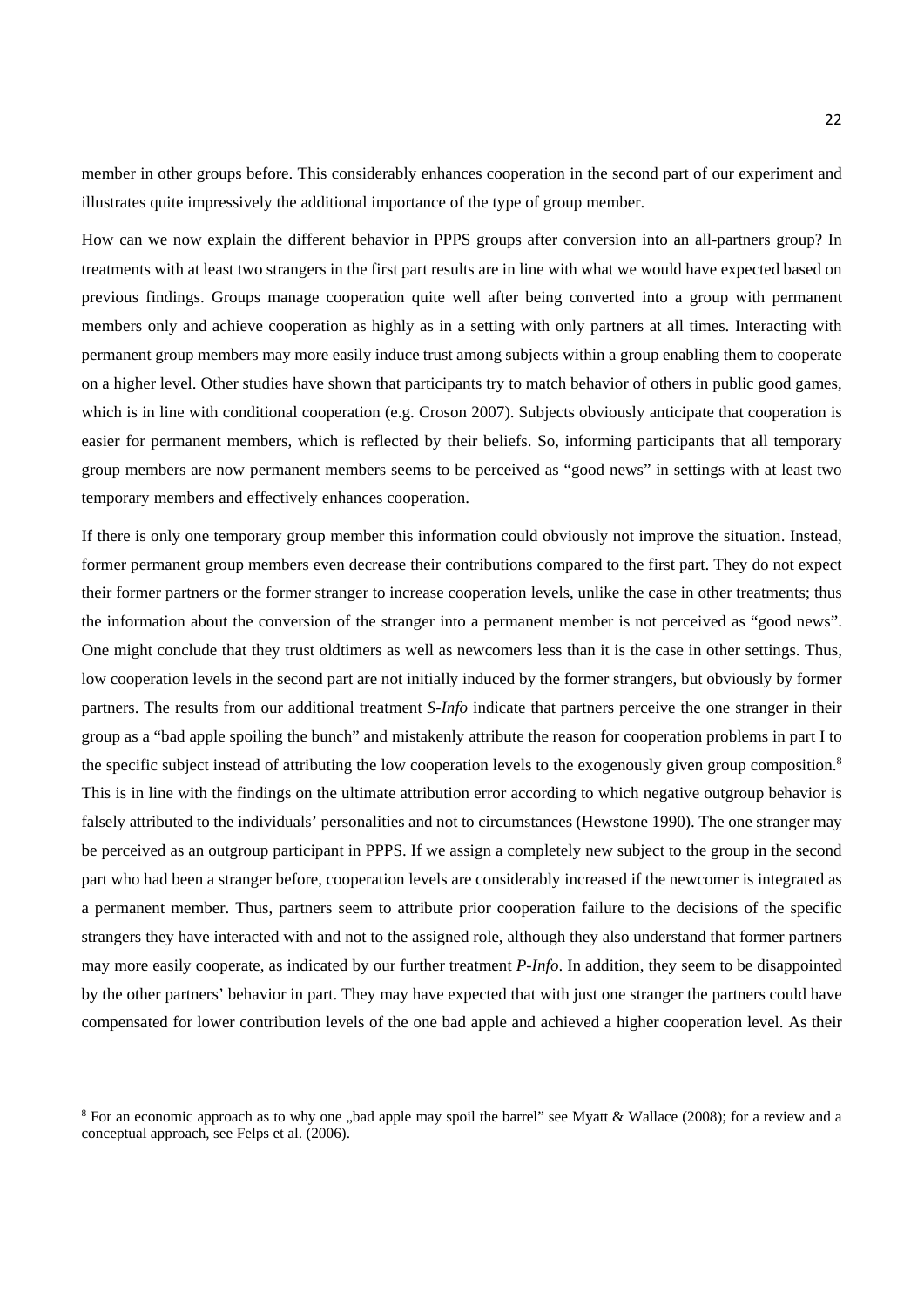expectations are not fulfilled subjects may then decrease their contributions and expectations especially if conditional cooperation is relevant.

The reason for a different behavior in PPSS and SSSS compared to the PPPS treatment may be that the fact that having two or more strangers in the group is not as salient as in the PPPS treatment with only one bad apple that literally stands out in the group.<sup>9</sup> Thus, in PPSS strangers might not be stigmatized as outgroup participants, since they represent half of the group. Moreover, in PPSS partners do not seem to be disappointed by the other partner in part I and even increase beliefs towards the former partner in part II. Instead, there are indicators for positive reciprocity in part II regarding behavior in part I. Thus, if there is only one member perceived as a bad apple, participants might falsely assume that lower contribution levels could easily be compensated in such a setting that is only marginally different from a homogenous group with partners only. Realizing that this is not feasible, they lower their beliefs and own contribution levels. In groups with a more balanced fraction of different types this (false) assumption may not initially drive participants' decisions.

Our results give some insight into cooperation problems of groups dependent on group membership. We show that a specific group composition may have an impact on subsequent behavior, which cannot completely be explained by the actual decisions in a previous setting. Although recent work has shown that "one bad apple may not (always) spoil the bunch", since cooperation marginally decreases with the number of lower contributors (de Oliveira et al. 2014), our results demonstrate that a setting with one bad apple may affect subsequent performance because of attribution errors made by others in the group. Whenever work groups are fluid and individual workers are newly assigned to a team such effects may well explain why some groups achieve high cooperation levels afterwards and others fail even if conditions have improved.

<u>.</u>

<sup>9</sup> For an analysis of the impact of the saliency of group membership, see Charness et al. (2007).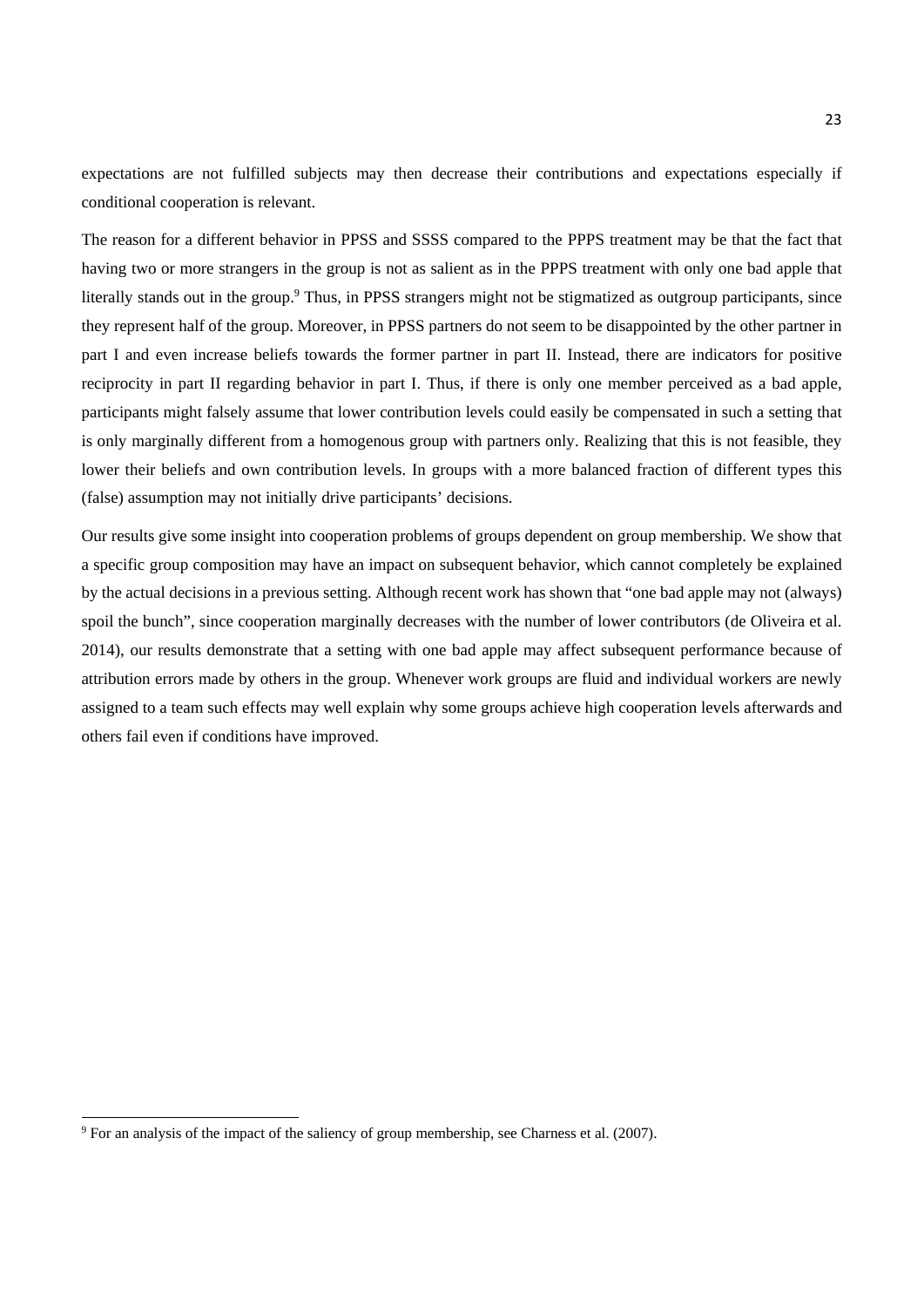#### **References**

- Ahn, T. K., Ostrom, E., Schmidt, D., Shupp, R., & Walker, J. (2001). Cooperation in PD games: Fear, greed, and history of play. *Public Choice 106*(1-2), 137-155
- Alchian AA, Demsetz H (1972) Production, information costs, and economic organization. *American Economic Review* 62(5):777-795.
- Andreoni J, Croson R (2008) Partners versus strangers: Random rematching in public goods experiments. Plott CR, Smith VL, eds. *Handbook of Experimental Economics Results: Vol. 1*, Chap. 82 (Elsevier, Amsterdam), 776-783.
- Angelova V, Güth W, Kocher MG (2012) Co-employment of permanently and temporarily employed agents. *Labour Economics* 19(1):48-58.
- Berninghaus S, Bleich S, Güth W (2013) The consequences of (de)regulation on employment duration and efficiency: An experimental study. *Economic Inquiry* 51(1):1050-1065.
- Charness G, Cobo-Reyes R, Jiménez N (2014) Identities, selection, and contributions in a public-goods game. *Games and Economic Behavior* 87:322-338.
- Charness G, Rigotti L, Rustichini A (2007) Individual behavior and group membership. *American Economic Review* 97(4):1340-1352.
- Chaudhuri A (2011) Sustaining cooperation in laboratory public goods experiments: A selective survey of the literature. *Experimental Economics* 14(1):47-83.
- Che Y-K, Yoo S-W (2001) Optimal incentives for teams. *American Economics Review* 91(3):525-541.
- Choi H-S, Thompson L (2005) Old wine in a new bottle: Impact of membership change on group creativity. *Organizational Behavior and Human Decision Processes* 98(2):121-132.
- Croson RTA (2007) Theories of commitment, altruism and reciprocity: Evidence from linear public goods game. *Economic Inquiry* 45(2):199-216.
- Fehr E, Gächter S (2000) Cooperation and punishment in public goods experiments. *American Economic Review*  90(4):980-994.
- Felps W, Mitchell TR, Byington E (2006) How, when, and why bad apples spoil the barrel: Negative group members and dysfunctional groups*. Research in Organizational Behavior* 27:175-222.
- Feri, F, Irlenbusch B, Sutter M (2010) Efficiency Gains from Team-Based Coordination—Large-Scale Experimental Evidence. American Economic Review 100(4): 1892-1912.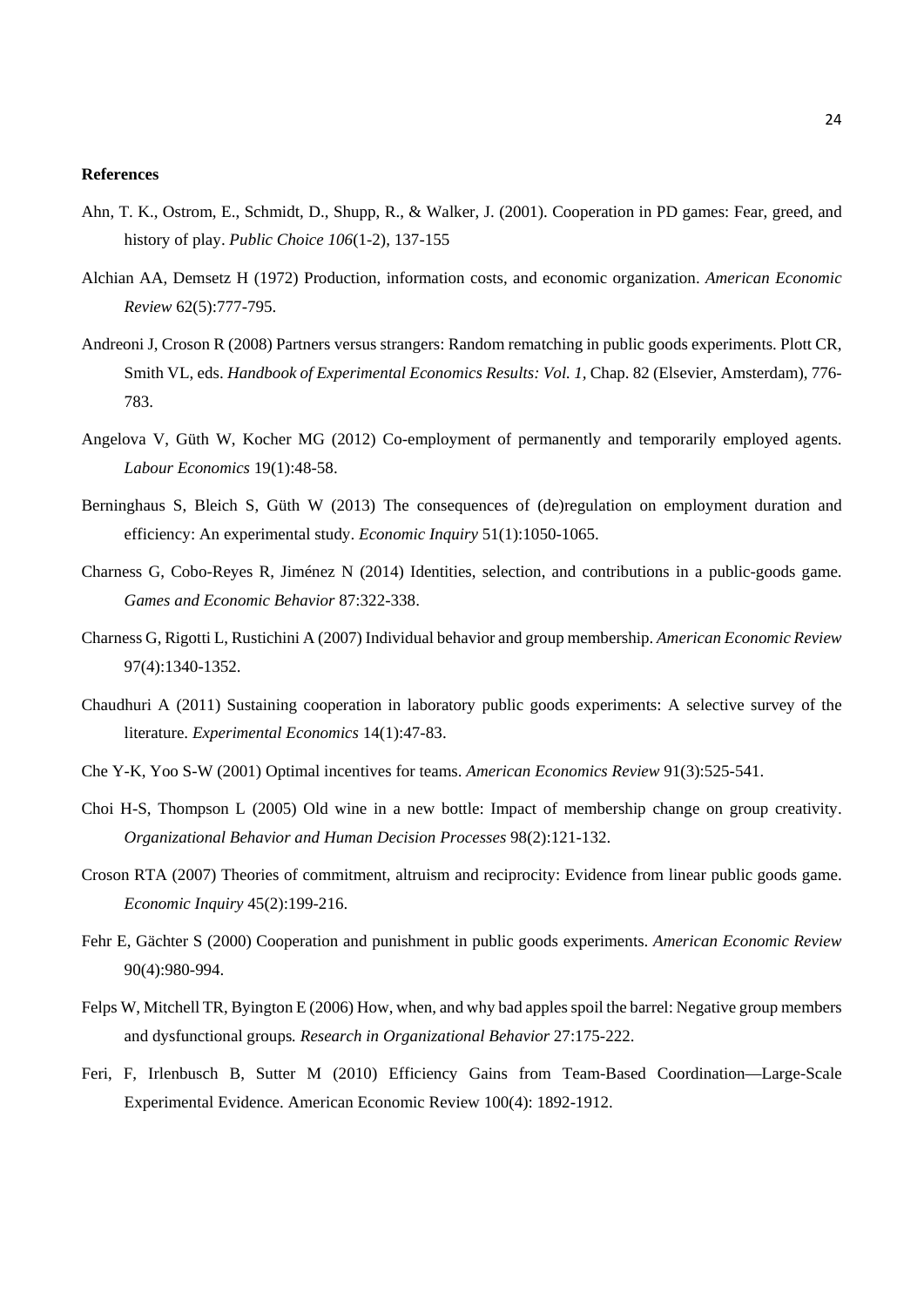- Fischbacher U (2007) z-Tree: Zurich toolbox for ready-made economic experiments*. Experimental Economics* 10(2):171-178.
- Goodman PS, Leyden DP (1991) Familiarity and group productivity. *Journal of Applied Psychology* 76(4):578.
- Gneezy U, Leibbrandt A, List JA (2015) Ode to the Sea: Workplace Organization and Norms of Cooperation. *The Economic Journal. doi: 10.1111/ecoj.12209.*
- Greiner B (2004) The Online Recruitment System ORSEE 2.0 A Guide for the Organization of Experiments in Economics. Papers on Strategic Interaction 2003-10, Max Planck Institute of Economics, Strategic Interaction Group.
- Grund C, Harbring C, Thommes K (2015) Cooperation in diverse teams: The role of temporary group membership. *Economics Letters* 134:41-44.
- Gürerk Ö, Irlenbusch I, Rockenbach B. (2014) On Cooperation in Open Communities. *Journal of Public Economics 120:* 220-230.
- Haas MR (2006) Knowledge gathering, team capabilities, and project performance in challenging work environments. *Management Science* 52(8):1170-1184.
- Hewstone M (1990) The 'ultimate attribution error'? A review of the literature on intergroup causal attribution. *European Journal of Social Psychology* 20(4):311-335.
- Hinds PJ, Carley KM, Krackhardt D, Wholey D (2000) Choosing work group members: Balancing similarity, competence, and familiarity. *Organizational Behavior and Human Decision* 81(2):226-251.
- Holmström B (1982) Moral Hazard in teams. *Bell Journal of Economics* 13(2):324-340.
- Huckman RS, Staats BR, Upton DM (2009) Team familiarity, role experience, and performance: Evidence from Indian software services*. Management Science* 55(1):85-100.
- Ilgen DR, Hollenbeck JR, Johnson M, Jundt D (2005) Teams in organizations: From I-P-O models to IMOI models*. Annual Review of Psychology* 56:517-543.
- Joshi A, Roh H (2009) The role of context in work team diversity research: A meta-analytic review. *Academy of Management Journal 52(3):599-627.*
- Kalleberg A (2000) Nonstandard employment relations: Part-time, temporary and contract work*. Annual Review of Sociology* 2000:341-365.
- Kendal E, Lazear EP (1992) Peer pressure and partnership. *Journal of Political Economy* 100(4):801-817.
- Kerr NL, Rumble AC, Park ES, Ouwerkerk JW, Parks CD, Gallucci M, van Lange PA (2009) "How many bad apples does it take to spoil the whole barrel?": Social exclusion and toleration for bad apples. *Journal of Experimental Social Psychology* 45(4):603-613.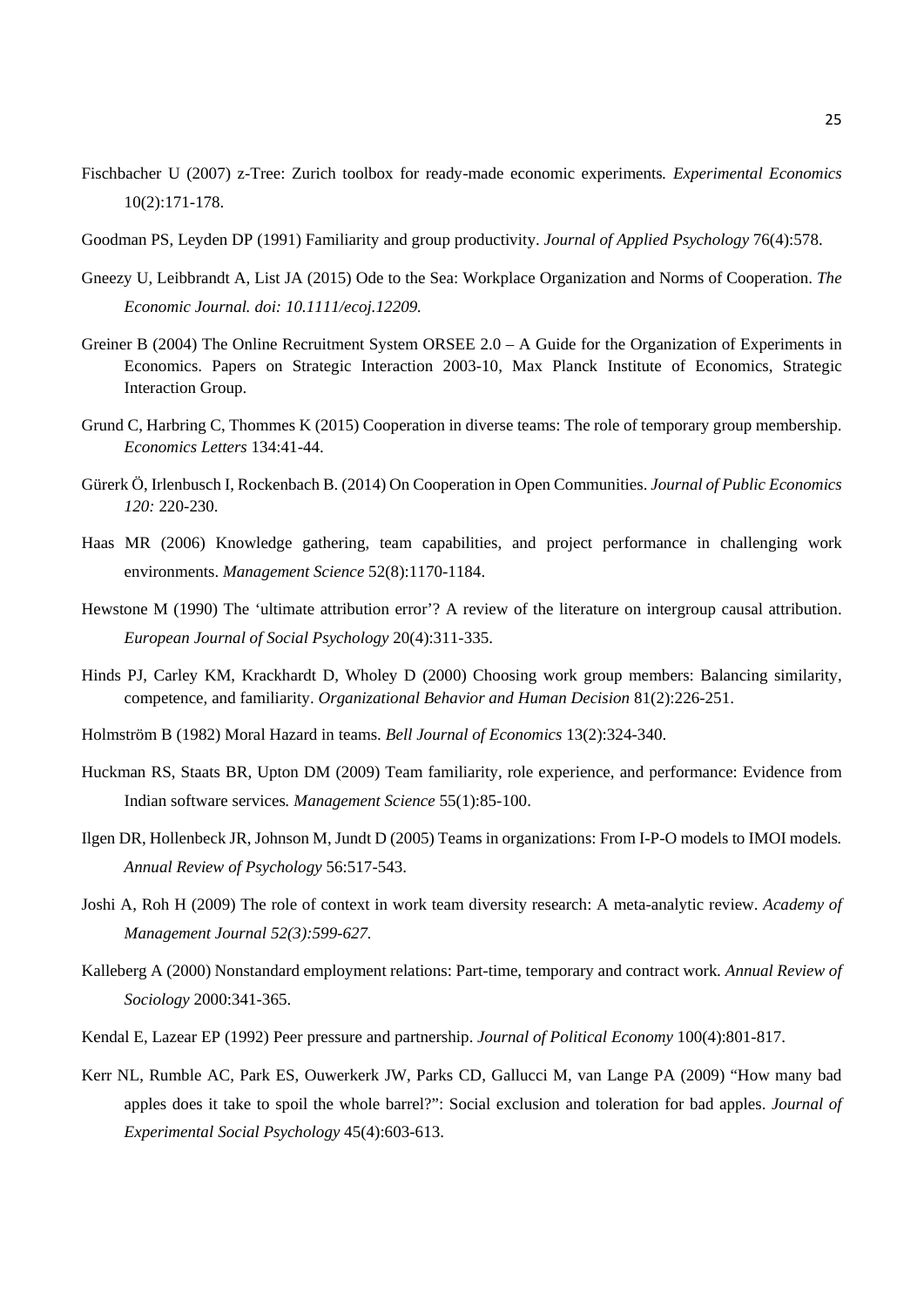- Keser C, van Winden F (2000) Conditional cooperation and voluntary contributions to public goods*. The Scandinavian Journal of Economics* 102:23-39.
- Kozlowski SWJ, Bell BS (2003) Work groups and teams in organizations. Borman WC, Ilgen DR, Klimoski RJ, eds. *Handbook of Psychology: Vol. 12* (Wiley-Blackwell, New York), 333-375.
- Kozlowski SWJ, Ilgen DR (2006) Enhancing the effectiveness of work groups and teams. *Psychological Science* 7:77-124.
- Lemieux-Charles L, McGuire WL (2006) What do we know about health care team effectiveness? A review of the literature. *Medical Care Research and Review* 63(3):263-300.
- Littlepage G, Robison W, Reddington K (1997) Effects of task experience and group experience on group performance, member ability, and recognition of expertise. *Organizational Behavior and Human Decision Processes* 69(2):133-147.
- Masclet D, Noussair D, Tucker S, Villeval MC (2003) Monetary and Non-Monetary Punishment in the Voluntary Contributions Mechanism. *American Economic Review, 93 (1)*: 366-380.
- Mathieu J, Maynard MT, Rapp T, Gilson L (2008) Team effectiveness 1997-2007: A review of recent advancements and a glimpse into the future. *Journal of Management* 34:410-476.
- Mathieu JE, Tannenbaum SI, Donsbach JS, Alliger GM (2013) Achieving optimal team composition for success. Salas E, ed. *Developing and enhancing high-performance teams: Evidence-based practices and advice*  (Jossey-Bass, San Francisco), 520-551.
- Mathieu JE, Tannenbaum SI, Donsbach JS, Alliger GM (2014). A review and integration of team composition models moving toward a dynamic and temporal framework. *Journal of Management* 40(1):130-160.
- Maurer I (2010) How to build trust in inter-organizational projects: The impact of project staffing and project rewards on the formation of trust, knowledge acquisition and product innovation. *International Journal of Project Management* 28(7):629-637.
- McCarter MW, Sheremeta RM (2013) You can't put old wine in new bottles: The effect of newcomers on coordination in groups. *Public Library of Science ONE* 8(1):e55058.
- Moreland LM, Levine JM (2002) Socialization and trust in work groups. *Group Processes and Intergroup Relations*  5(3):185-201.
- Myatt DP, Wallace C (2008) When does one bad apple spoil the barrel? An evolutionary analysis of collective action. *The Review of Economic Studies* 75(2):499-527.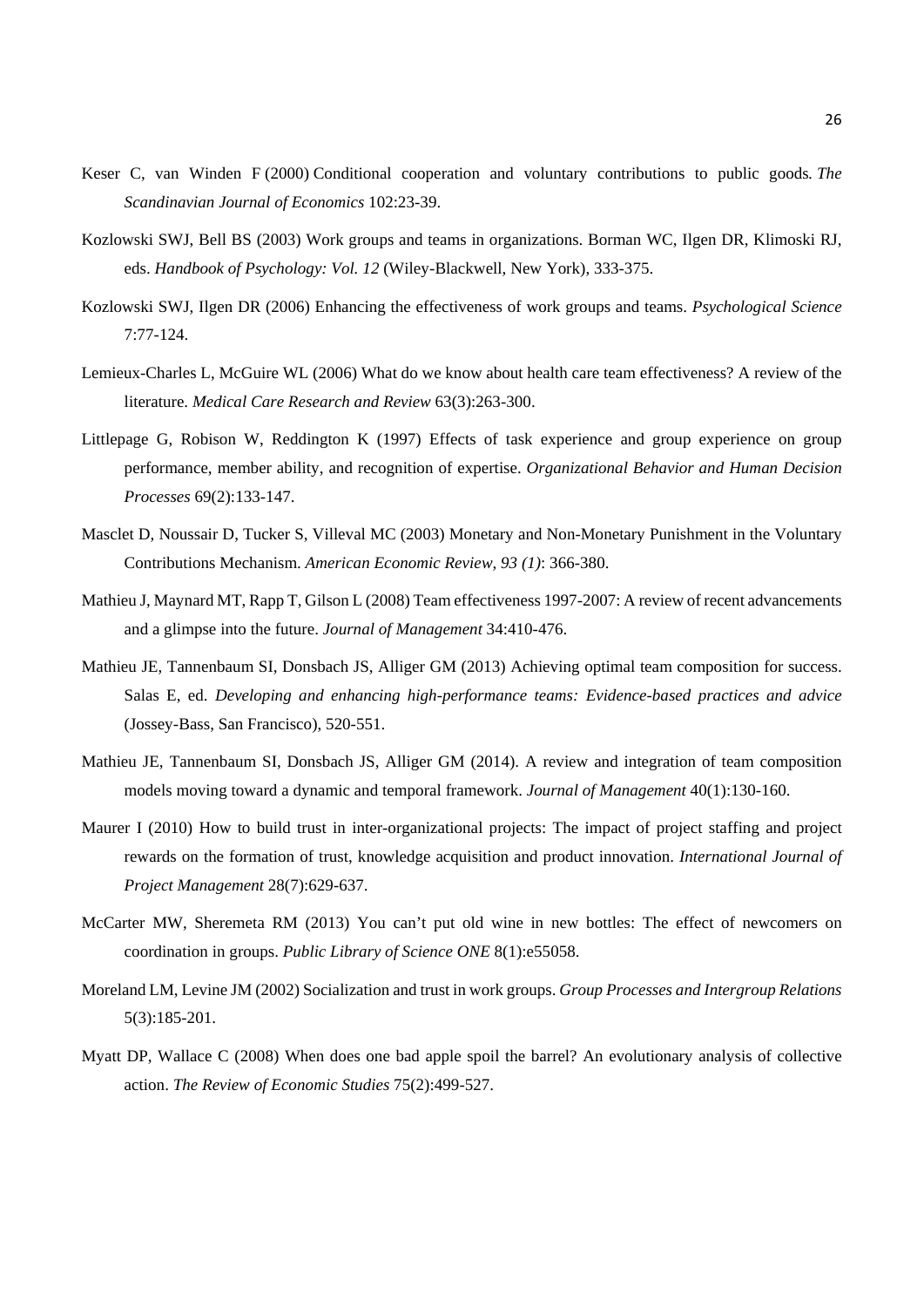- Nalbantian HR., Schotter A (1997) Productivity under group incentives: An experimental study. *The American Economic Review* 87(3):314-341.
- de Oliveira, A. C., Croson, R. T., & Eckel, C. (2014). One bad apple? Heterogeneity and information in public good provision. *Experimental Economics*, 1-20.
- Palfrey TR, Prisbrey JE (1996) Altuism, reputation and noise in linear public goods experiments. *Journal of Public Economics* 61(3):409-427.
- Pettigrew TF (1979) The ultimate attribution error: Extending Allport's cognitive analysis of prejudice*. Personality and Social Psychology Bulletin* 5(4):461-476.
- Rink FA, Ellemers N (2009) Temporary versus permanent group membership: How the future prospects of newcomers affect newcomer acceptance and newcomer influence. *Personality and Social Psychology Bulletin* 35(6):764-775.
- Rink F, Kane AA, Ellemers N, van der Vegt G (2013) Team receptivity to newcomers: Five decades of evidence and future research themes. *The Academy of Management Annals* 7(1):247-293.
- Sheremeta RM (2013) Overbidding and heterogeneous behavior in contest experiments. *Journal of Economic Surveys* 27(3):491-514.
- Tajfel H, Turner JC (1979) An integrative theory of intergroup conflict. Austin WG, Worchel S, eds. *The social psychology of intergroup relations,* Chap. 3 (Brooks/ Cole, Monterey), 33-47.
- Xyrichis A, Lowton K (2008) What fosters or prevents interprofessional teamworking in primary and community care? A literature review. *International Journal of Nursing Studies* 45(1):140-153.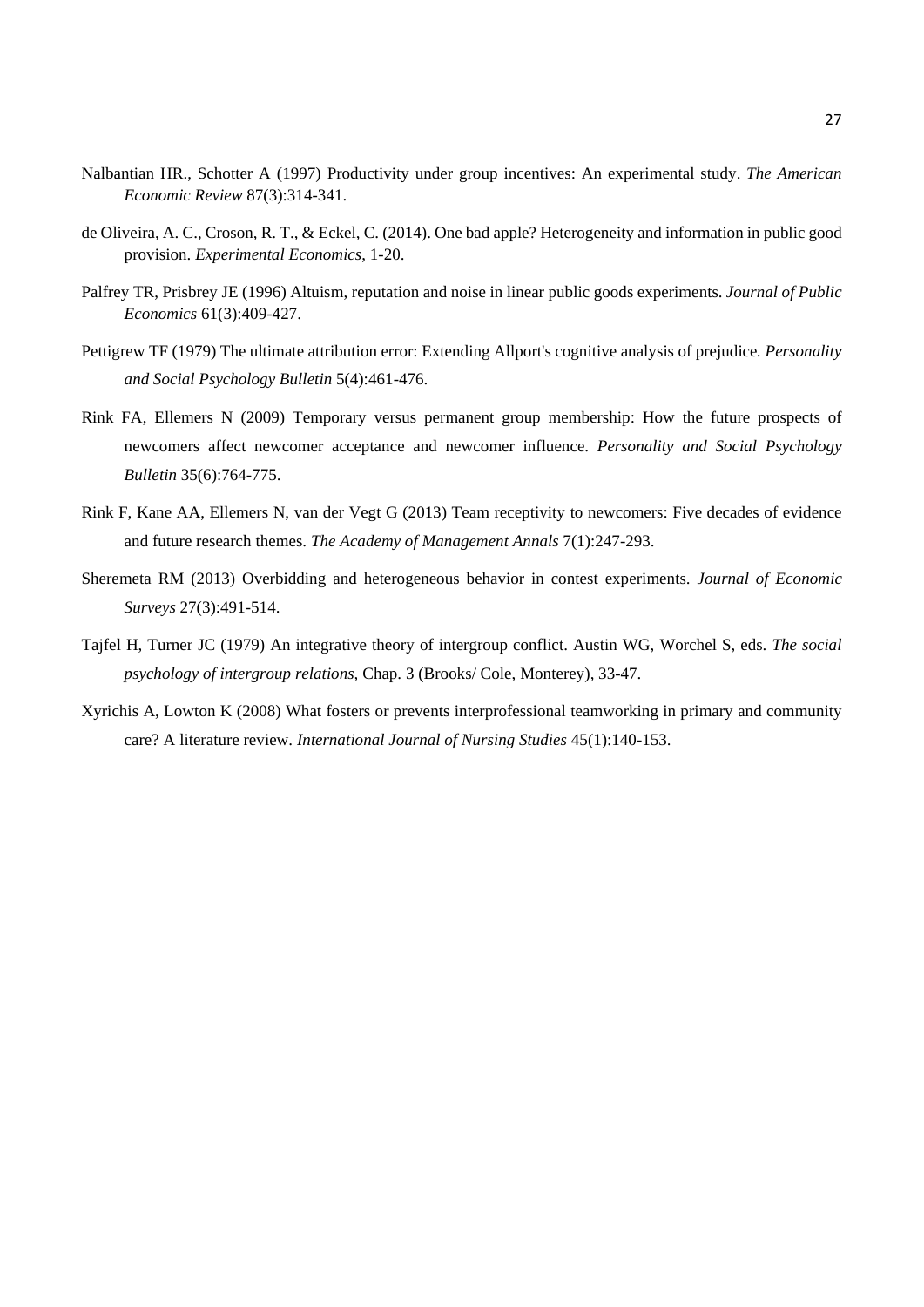## **Appendix I**

## **Experimental Instructions (originally in German)**

Welcome and thank you for participating in this experiment. If you read the following instructions carefully, you can, depending on your decisions, earn a considerable amount of money. It is therefore very important that you read these instructions with care.

The instructions which we have distributed to you are solely for your private information. It is prohibited to communicate with the other participants during the experiment. Please make sure that you switched off your mobile devices. Should you have any questions, please ask us. If you violate this rule, we shall have to exclude you from the experiment and from all payments.

During the experiment, we will not speak of Euros but rather of points. During the experiment your entire earnings will be calculated in ECU (Experimental Currency Units). At the end of the experiment the total amount of ECUs you have earned will be converted to Euros at the following rate:

### **1 ECU = 0.15 €**

Your earning plus a show-up fee of 3 Euros will be paid cash to you after the experiment. Nobody will learn about your earnings or your decisions. Please do also not discuss your decisions with other participants after the experiment.

### **The decision situation**

You will learn later on how the experiment will be conducted. We first introduce you to the basic decision situation. At the end of the description of the decision situation, you will find control questions that will help you to gain an understanding of the decision situation.

You will be **a member of a group of 4 people**. Each member has to decide on the division of 20 ECUs. You can put these 20 ECUs on a private account or you can invest them fully or partially into a project. Each ECU you do not invest into the project will automatically be transferred to your private account.

#### **Your income from the private account**

For each ECU you put on your private account you will earn exactly one point. For example, if you put twenty ECUs on your private account (which implies that you do not invest anything into the project) you will earn exactly twenty ECUs from the private account. If you put 6 ECUs into the private account, you will receive an income of 6 ECUs from the private account. **Nobody except you** earns anything from your **private** account.

### **Your income from the project**

From the ECU amount you invest into the project each group member will get the same payoff. Of course, you will also get a payoff from the ECUs the other group members invest into the project. **Each ECU that is invested into the project will be multiplied by 1.6 and be equally distributed among all members of a group**. That means that for each ECU invested in the project every member earns 0.4 ECUs, no matter which member of the group invested the ECU. For each group member the income from the project will be determined as follows:

*Income from the project* **=** *sum of contributions to the project* **x 0.4** 

For example, if the sum of all contributions on the project is 60 ECUs, then you and all other group members will get a payoff of  $60 \times 0.4 = 24$  ECUs from the project. If the four group members together contribute 10 ECUs to the project, you and all others will get a payoff of  $10 \times 0.4 = 4$  ECUs from the projects.

**Your total income** 

Your **total income** results from the **summation** of your income from the **private account** and your income from the **project**.

Income from the private account  $(= 20 -$ Contribution to the project) + Income from the project  $(= 0.4 \times$  Sum of contributions to the project)

> = Total income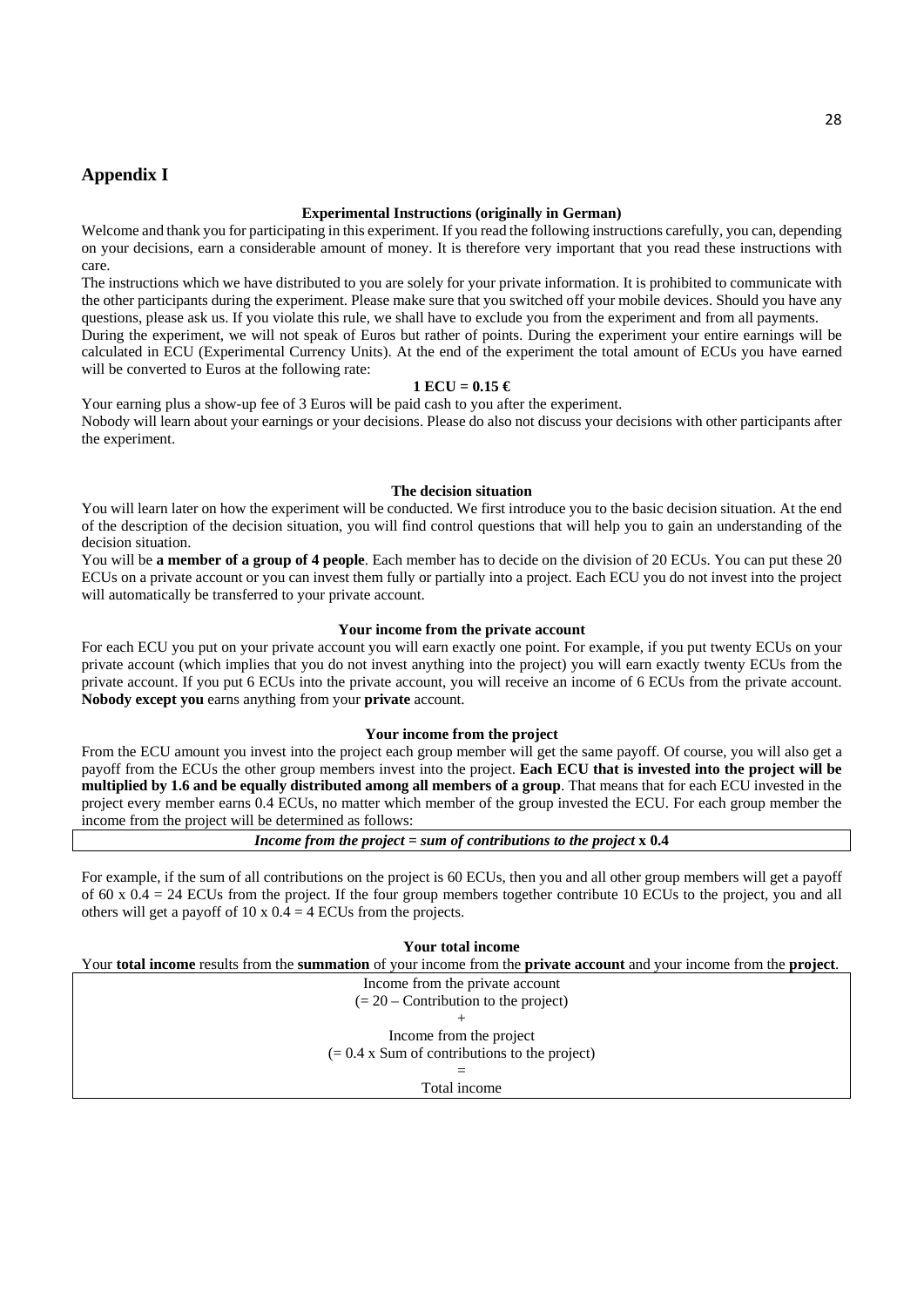#### **Control questions**

Please answer the following control questions. Their purpose is to make your familiar with the calculation of the incomes that accrue from different decisions about allocation of 20 ECUS.

1. Each group member has 20 ECUs in his or her disposal. Assume that none of the four group members (including you) contributes anything to the project. What will your total income be?  $ECUs$ 

What is the total income of the other group members?  $ECUs$ 

2. Each group member has 20 ECUs at his or her disposal. Assume that you invest 20 ECUs into the project and each of the other group members also invests 20 ECUs. What will be your total income?  $\_ECUs$ 

What is the total income of the other group members? \_\_\_\_\_\_\_\_\_\_\_ECUs

3. Each group member has 20 ECUs at his or her disposal. Assume that the other three group members together contribute 30 ECUs to the project.

What is your total income if you – in addition to the  $30$  ECUs – contribute 0 ECUs to the project?  $ECUs$ 

What is your total income if you – in addition to the 30 ECUs – contribute 15 ECUs to the project?  $ECU$ 

If you finish answering these questions before the others, we advise you to think about the additional examples in order to further familiarize yourself with the decision situation.

**Part 1**In the following experiment you will again be asked to make a decision as described above. You will again have 20 ECUs at your disposal and you have to decide how much you want to contribute to the project. The ECUs that you do not invest will be transferred to your private account.

Your income will again be calculated as follows:

Income from your private account  $(= 20 -$  contribution to the project) + Income from the project  $(= 0.4 \times$  Sum of contributions to the project)

=

Total income

The following experiment will be played for **10 rounds**. You will therefore be asked to decide on how to invest your 20 ECUs 10 times in a row.

Before part 2 starts, all groups will be recombined by a random mechanism. That means that

you will form a group with participants who you have not been in a group with before. A group consists of players A, B, C and D.

There are 2 types of group members: type X and type Y. Type X players will always stay in a group while a type Y player changes groups after each round. The screen will inform you about your own allocated type as well as the types of the other members in the group.

Please insert into each input box how many ECUs you want to invest into the project and press "OK" to confirm.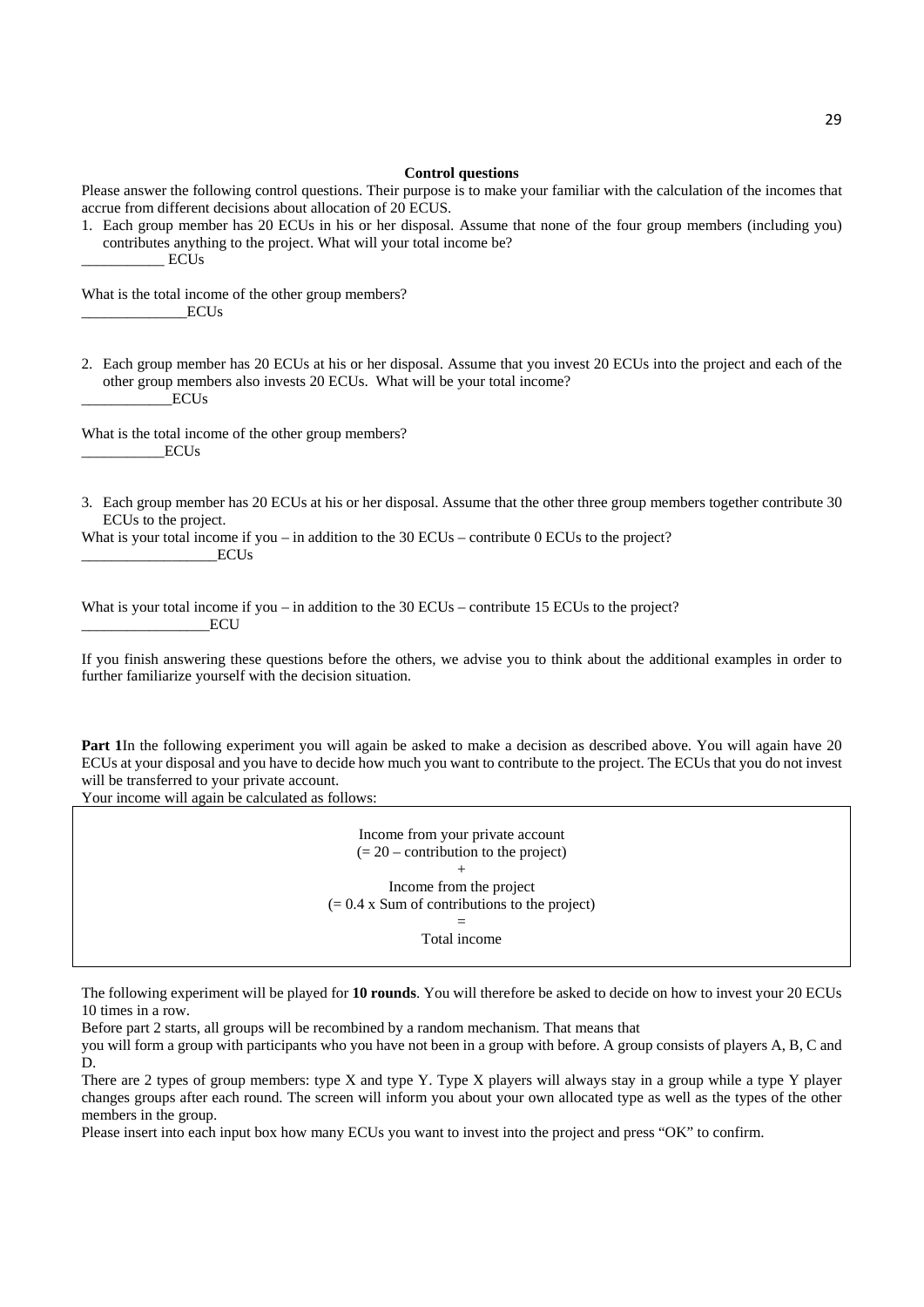After each of your contribution decisions you will be asked to **estimate** how many ECUs each of your group members invested into the project.

The contribution table in which you will enter your estimates will look like this:

| Player                             | . .                              |                          |                                 |  |
|------------------------------------|----------------------------------|--------------------------|---------------------------------|--|
| $\mathbf{r}$<br>l'ype of<br>player | $ -$<br>$\overline{\phantom{a}}$ | $\overline{\phantom{a}}$ | - -<br>$\overline{\phantom{a}}$ |  |
| $\blacksquare$<br>stımate          | YOU                              |                          |                                 |  |

In addition, the program will indicate the average value of your estimates. Please confirm your estimates with "OK".

If you make a good estimate, you will receive an income. This income is the result of 10 ECUs minus the deviation of your estimate and the actual average:

### **Income = 10 ECUs - |deviation|.**

If your estimate was wrong by 10 ECUs or more, you will not receive any income. However, no ECUs will be taken from you, which implies that you cannot lose anything at this point.

 Your income from the estimate will be transferred to your private account but you cannot invest these ECUs in the following rounds. Regardless of your estimate you will again have 20 ECUs in the next round that you can invest.

At the end of the second part a participant will randomly draw a piece of paper with a number between 1 and 10 from an urn. The number that is drawn indicates the round that will be payoff-relevant for this experiment. If for example a participant draws a piece of paper with the number "3" from the urn, your result from the third round is payoff-relevant.

Please raise your hand if you have any questions about the experiment, we will then come to you to answer your questions. When no more participants have any questions, we will start the computer program. Please wait quietly in your seat after you have made you decision as more tasks will follow shortly.

#### **Part 2**

In the third part of the experiment you will be asked to again decide on how to allocate the amount of 20 ECUs. Your income will be calculated in exactly the same way as in the second part of the experiment. You will again play for 10 rounds and asked to decide on how to invest your 20 ECUs 10 times in a row.

You will keep the same letter as in the experiment before, so if you e.g. were a Player 'B' during the last part, you will be again a player 'B'.

There will be again two types of players: type X and type Y. **Players of type X will be in the group as in the second part of the experiment.** Players of type X will again stay in their groups. **Players of type Y** will change into a new group after each round. The screen will inform you about your own allocated type as well as the types of the other members in the group.

This experiment will also be played for **10 rounds**. Between the rounds you will once again be asked to estimate how much the other group members contributed to the project. Your income for your estimate is calculated just as in the second part of the experiment.

After 10 rounds drawing a number from an urn will determine which of the 10 rounds will be payoff-relevant.

Please raise your hand if you have any questions about the experiment, we will then come to you to answer your questions. When no participant still has any questions we will start the computer program. Please remain silently in your seat after you have made you decision as more tasks will follow shortly.

#### **After the experiments**

You have now participated in all parts of the experiment. We now ask you to please fill in a short questionnaire at the computer. After filling out the questionnaire you will see a screen that will indicate how much earned altogether. Please remain silently in your seat until we call you. We will then pay you in cash.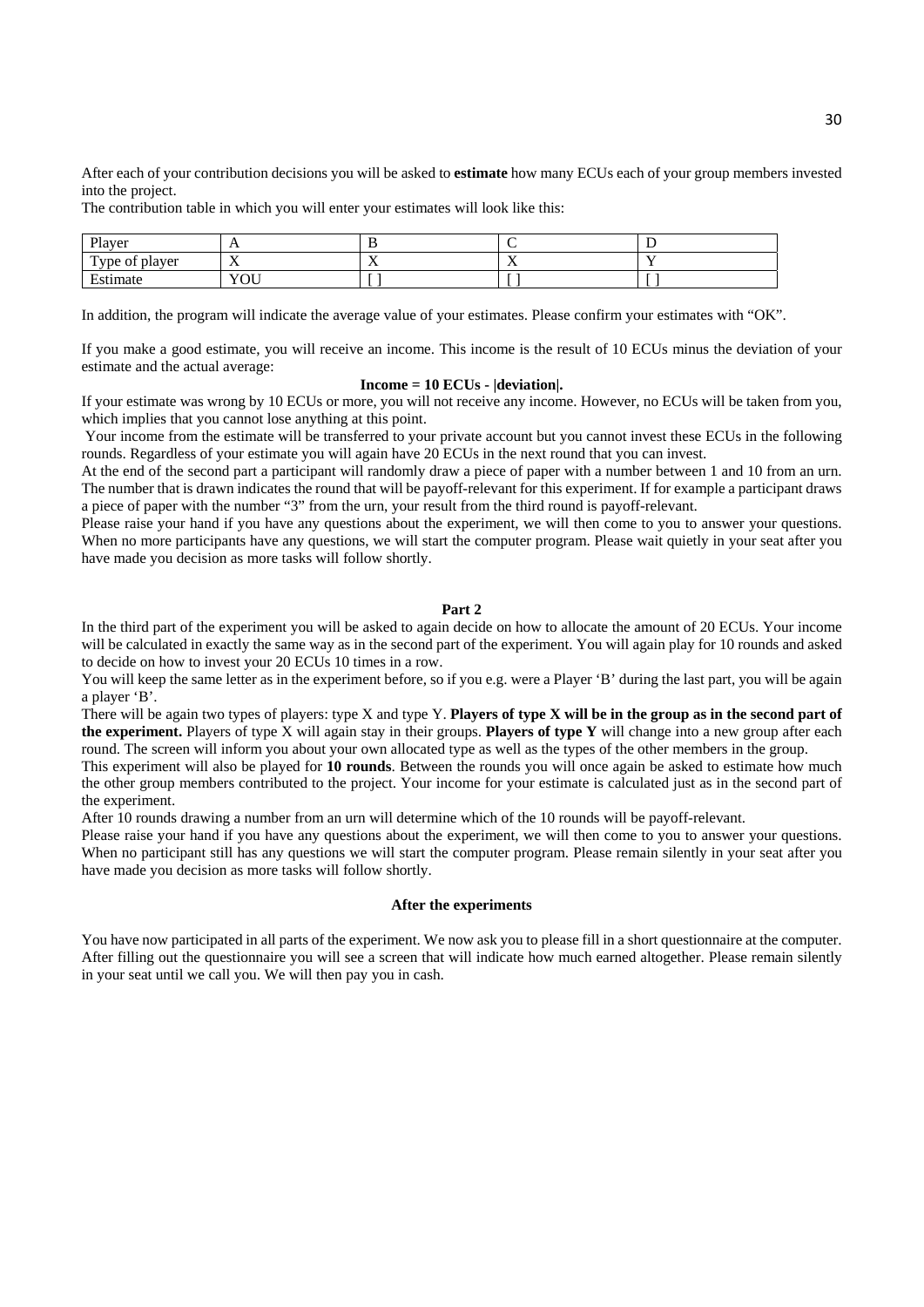## **Appendix II**



**Figure A: Contributions over time in mixed treatments:** 

**Figure B: Beliefs in mixed groups over all 20 rounds**